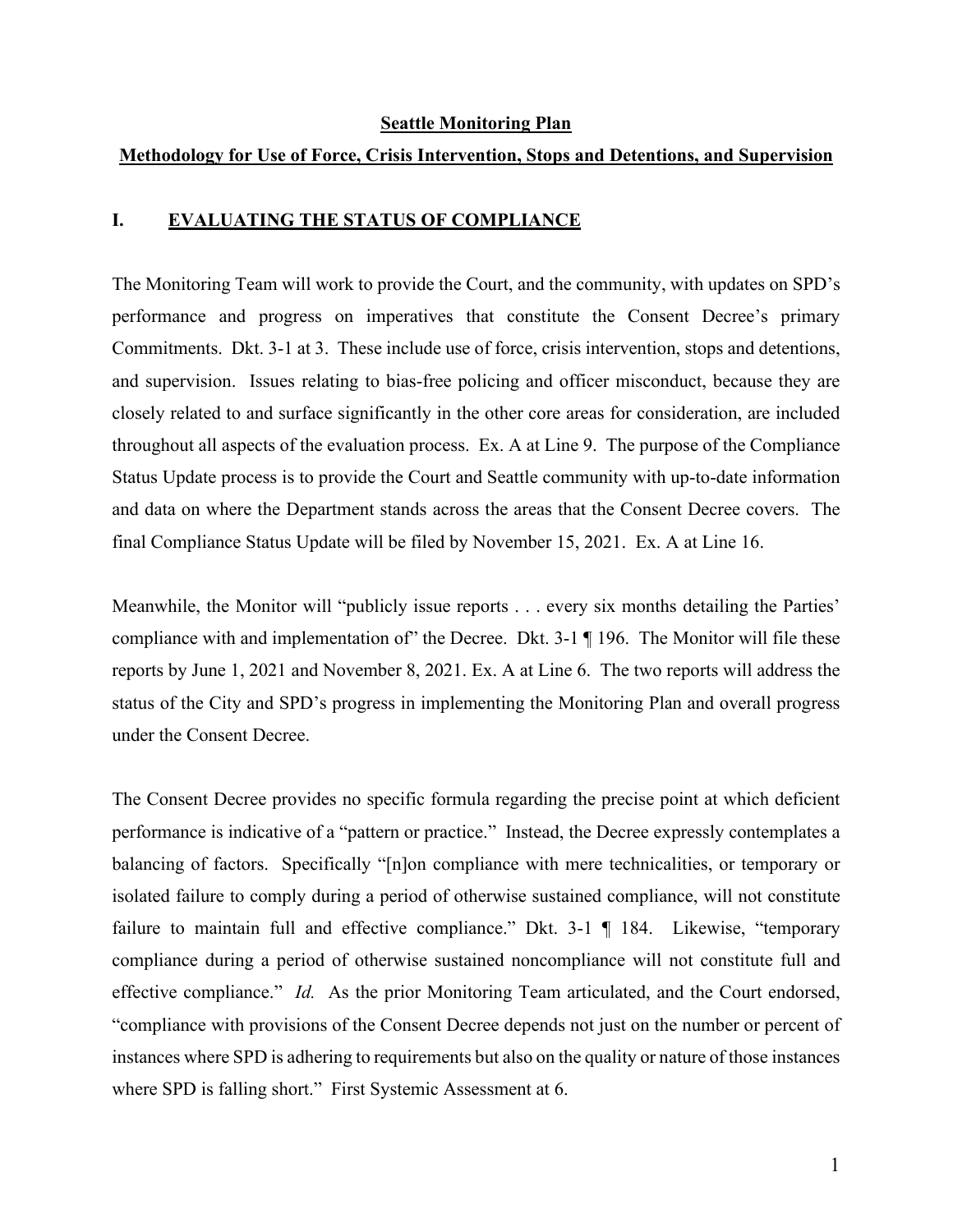Consequently, in evaluating all of the evidence below, the Monitoring Team will seek to balance:

- The Department and its officers' performance during a material span of time, number of incidents or encounters, and number of officers;
- The Department's trends with respect to its aggregate performance over time, including comparisons of more-recent material spans of time with prior, similar spans;
- The severity or significance of a performance or incident that deviates from policy, law, or Consent Decree requirements; and
- The extent to which SPD and/or its accountability partners appropriately identify performance contrary to law, expectations, or Consent Decree requirements and take appropriate remedial action that is consistent with the significance and severity to the nature and magnitude of the identified performance deficiency.

As a general matter, SPD will provide aggregate data and information to provide updates of analyses conducted in the assessment reports conducted by the Monitor in Phase II relating to the listed topics. This document seeks to inventory many of the primary issues or questions that were asked previously and should be answered again for a more-recent time period.

Unless otherwise indicated, it is contemplated that the time periods covered would be calendar years 2019 and 2020. If data from the calendar year 2018 was not captured in prior assessments, then that data should also be provided in all relevant areas.

## **II. USE OF FORCE: Paragraphs 69–129**

The Monitor will assess whether use-of-force outcomes comply with SPD's Use of Force Policies, which incorporate the requirements of the Consent Decree. The Monitor will also assess whether SPD has continued to thoroughly examine officer uses of force consistent with SPD policy and the terms of the Consent Decree.

#### **Objectives and Methodology**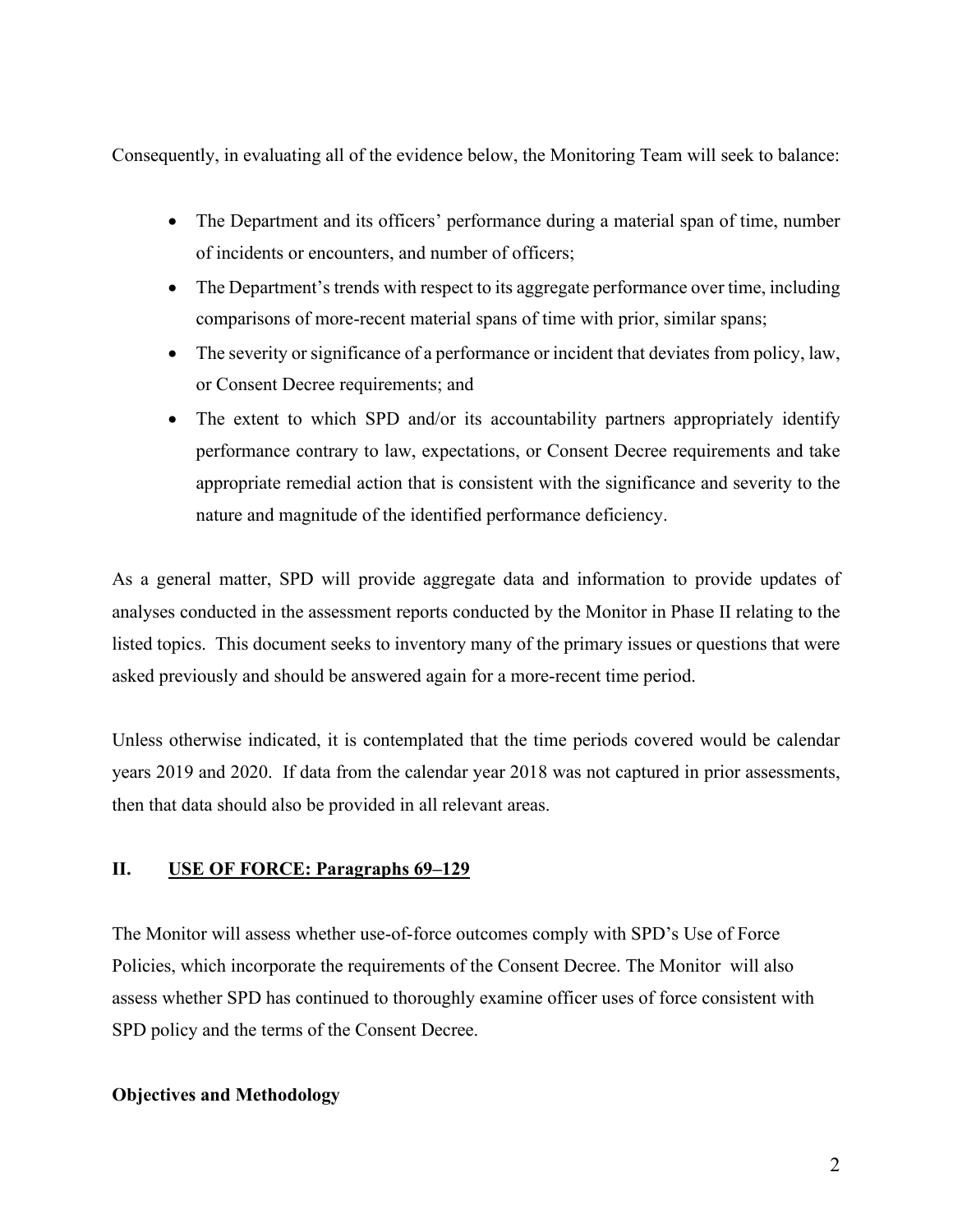The SPD Force Review Board ("FRB") and Force Review Unit ("FRU") will report to the Monitor and DOJ the information and analytics described herein. By policy, FRB and FRU review Type II and III uses of force to determine if they were compliant with SPD's Use of Force Policy.

According to the procedures set forth in 8.400 and 8.500, which were adopted under the Consent Decree, force is reported, investigated, and reviewed as follows. After using Type I force, an officer must screen the incident with a sergeant and complete a use of force report. The sergeant begins the investigation of the incident and, if necessary, elevates the review up the chain of command.

Type II uses of force are reviewed in depth first by an administrative lieutenant, through the chain of command to the section captain, and then by the FRU. Type III uses of force are investigated by a specially trained unit called the Force Investigation Team. The FRB provides an additional layer of review for all Type III uses of force, including officer-involved shootings, and certain categories of Type II uses of force, including serious policy violations. In addition, the Board reviews a ten percent random sample of Type II cases (SPD Policy 8.500-POL-3.10).

The FRB is a select group of SPD personnel with representatives from various aspects of SPD operations who are specially trained to review officer uses of force. The board meets regularly to make determinations as to (1) whether a use-of-force investigation is thorough and complete; (2) whether the force was compliant with SPD policy, and consistent with training, and core principles; and (3) whether any broader, systemic issues need to be addressed with respect to policy, tactics, equipment, supervision, or otherwise.

The FRU, when fully staffed, comprises a captain, a lieutenant, a sergeant, and two detectives, who review all Type II uses of force. When certain factors are present in a Type II case—such as the use of less-lethal tools or use of a canine—the FRU places it on the calendar to be reviewed by the FRB.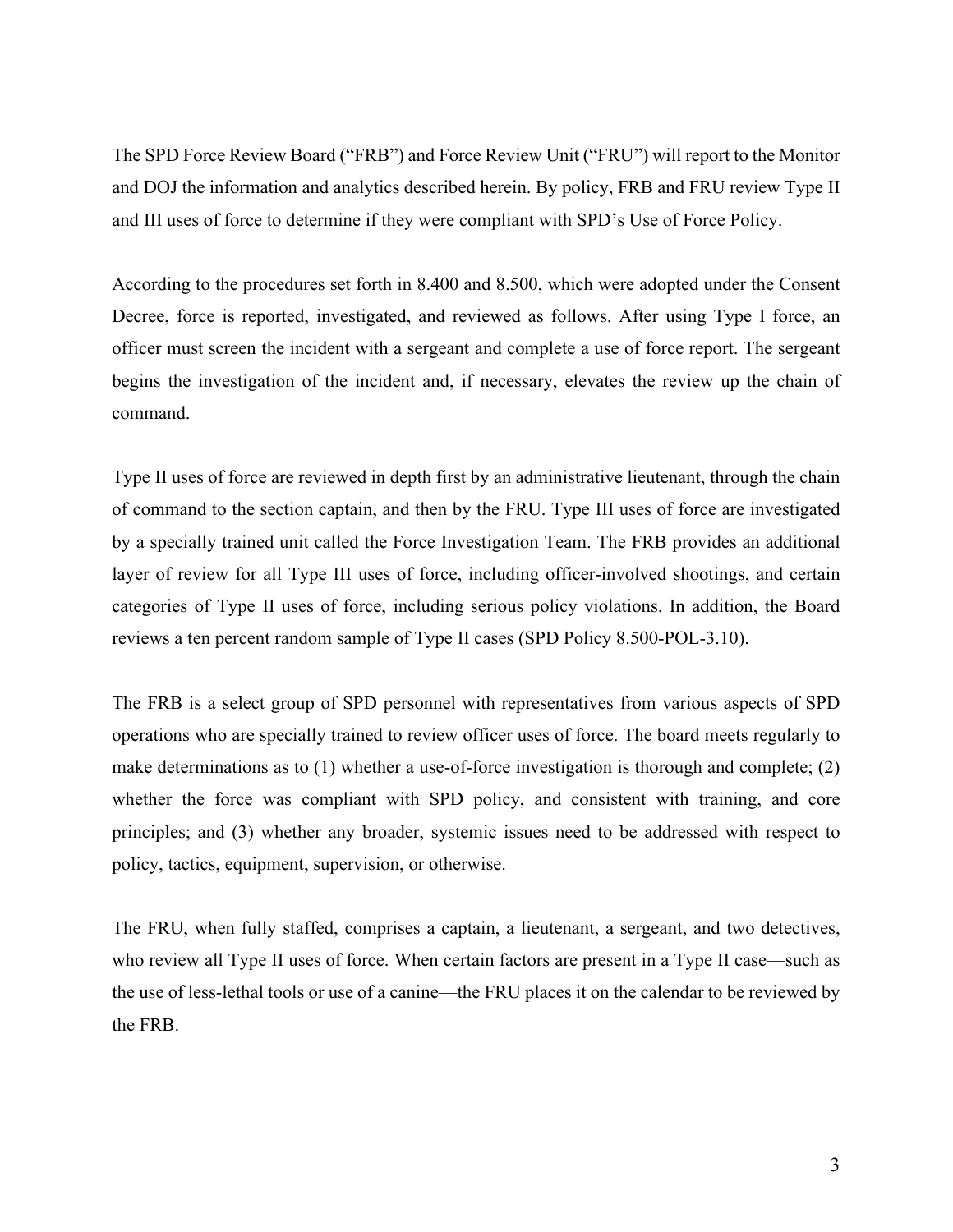# **Objective 1: Compare use-of-force numbers and rates from 2020/21 to the numbers and rates from Phase II; identify and describe significant attributes; conduct qualitative review of use of force.**

Generally, SPD will provide aggregate data and information sufficient to provide updates of analyses conducted in the assessment reports conducted by the Monitor in Phase II relating to officer use of force, use of force reporting, and use of force investigation.

## **Methodology Questions and Data Collected**

- How many Type I, Type II, and Type III uses of force were reported in relevant time periods since the most-recent Use of Force assessment in Phase II?
	- o Number of cases received by OPA in 2020 that involved misconduct allegations related to the use of force and number of force-related misconduct allegations (one case may involve multiple allegations). Number of force-related misconduct allegations that OPA sustained and number of uses of force and number of officers involved in the sustained allegations. This data is collected by OPA, and accordingly OPA will report it to the Monitor and DOJ
	- o Number of incidents involving a Type II force, Type III force, or an OIS
	- o Number of Type I, II, and III uses of force
	- o Percentage of officer dispatches in which any force was used; percentage in which greater than Type I force was used
	- o Age, race/ethnicity, and gender of subjects of force
	- o Note: this data would be provided both with and without the totals from the 2020 protest incidents, in order to enable apples-to-apples comparisons with previous years
- What was the frequency of all types of use of forth, including use of less lethal tools?
	- o Handcuff/hobble
	- o Taser
	- o Control hold
	- o Firearm Point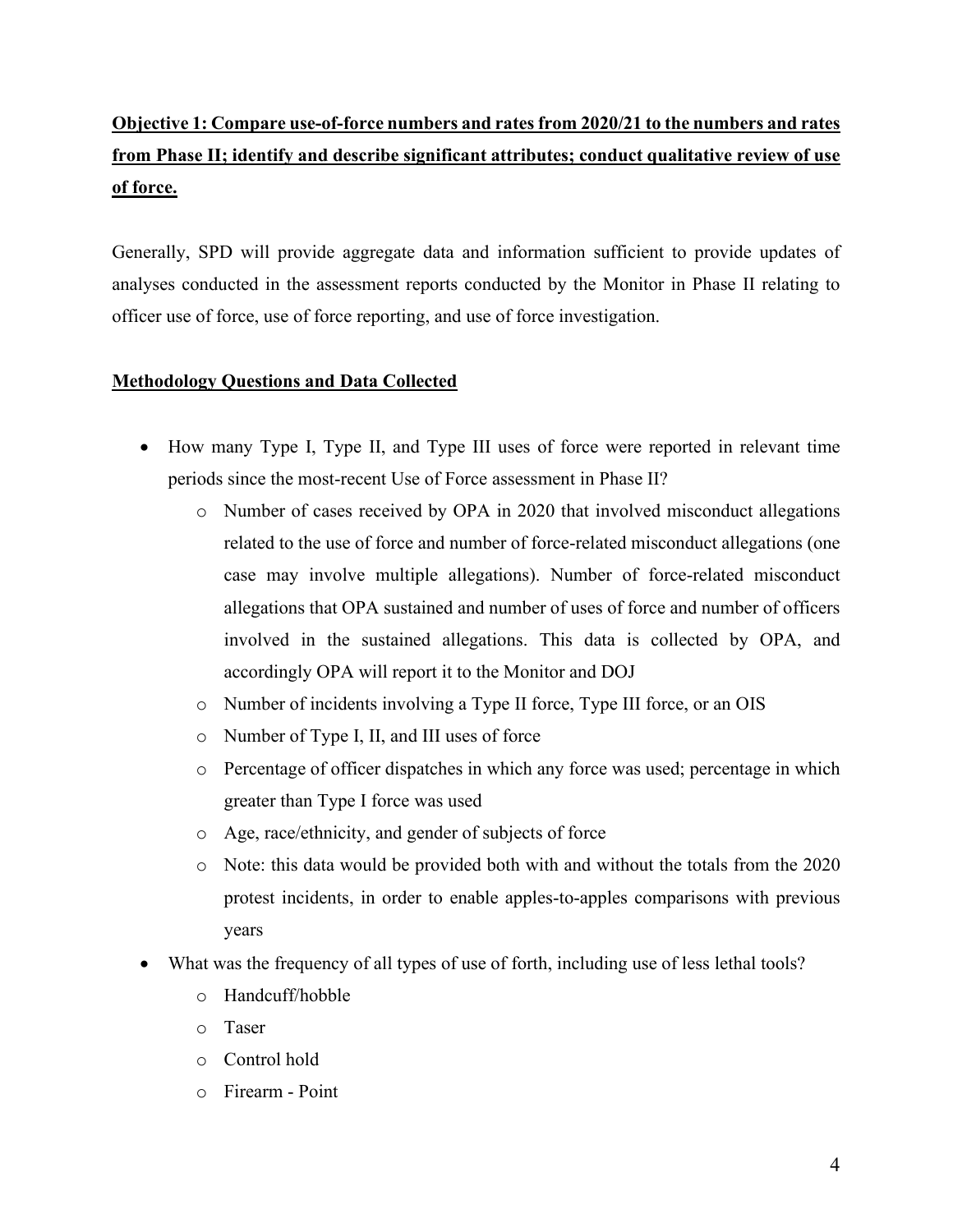- o Firearm Fire
- o Personal Weapons
- o Chemical Agent/OC
- o Chemical Agent/Other
- o Baton
- $\circ$  40 mm
- o Canine
- o Blast Balls
- o Vehicle Tactics/PIT
- o Vehicle Tactics/Other
- o Any other physical force or force instruments listed in drop-down menus within the IA Pro/BlueTeam environment
- What is the rate of:
	- o Subject injury in Type III cases?
	- o Officer injury (excluding officer injuries incurred in contexts other than use of force incidents?)
- How do these numbers compare to the SPD's outcome data in previous phases?
	- o How has the relative proportion of serious versus low-level force changed?
	- o How has the overall amount of force changed?
	- o How has the rate of force changed?
	- o How has the frequency of use of less lethal tools changed?
- FIT Investigations of Type III Incidents (and certain Type IIs)
	- o Number of FIT responses, broken down by type:
		- **Type III force**
		- **OIS**
		- **Unintentional firearm discharges**
		- **In-custody deaths**
		- **Assaults on officers**
		- Potential Misconduct
		- Returned to Patrol
- Cases Reviewed, FRU/FRB by Type (Type II, Type III, OIS, In-Custody Death)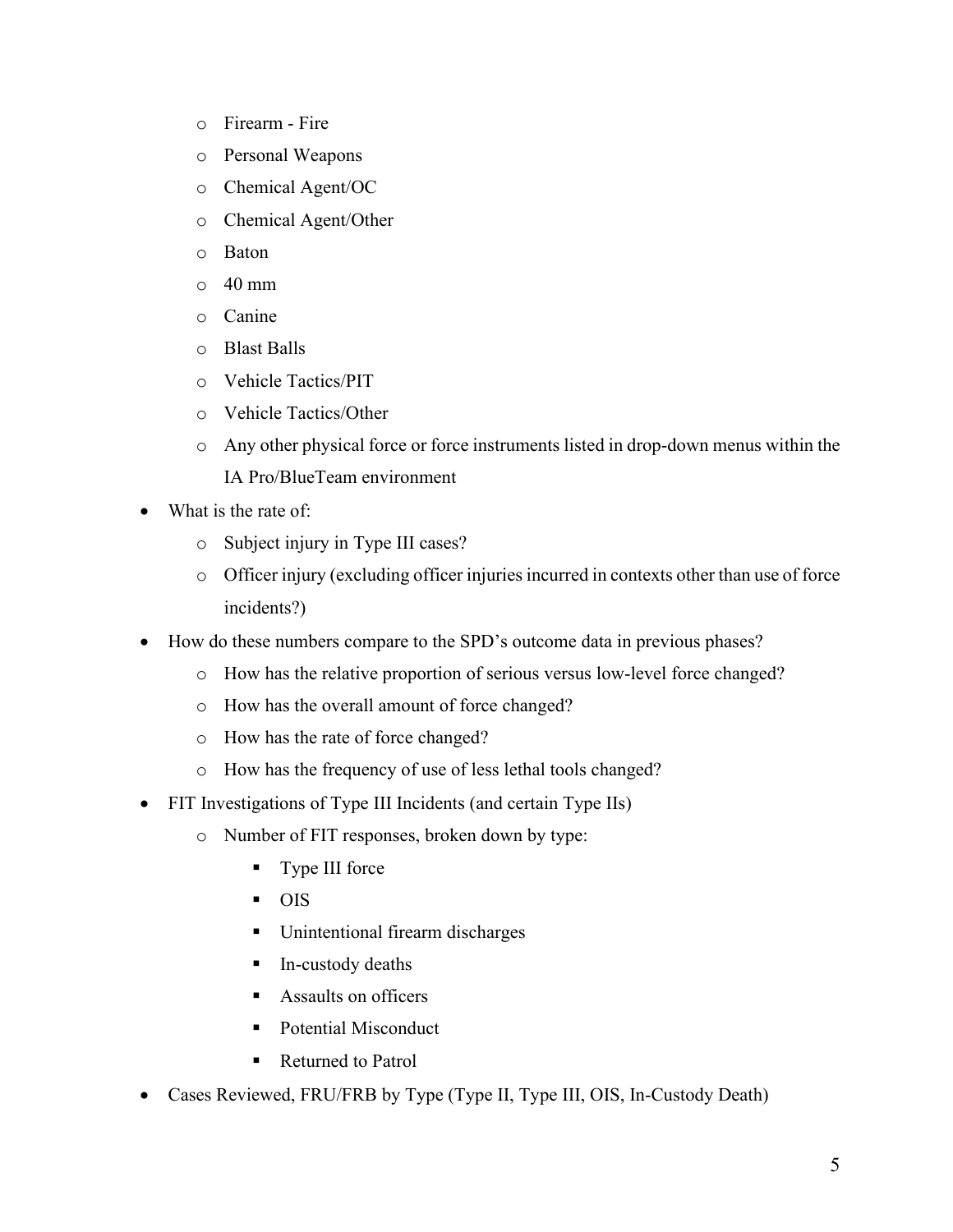- o FRB Findings
	- # of FIT investigations reviewed by FRB
	- # of FIT investigations not reviewed by FRB. If yes, why?
	- $#$  of investigation approved by FRB with no issues,  $#$  approved with minor issues, # disapproved
	- # of referrals by FIT to OPA for identified potential misconduct
	- Description of issues identified in each of these areas:
		- Prior to arrival on scene
		- Scene investigation
		- Follow-up investigation
		- Evidence
		- Timeliness
		- Thoroughness
- For each use of force that it reviewed, overall aggregate statistics for FRB's findings regarding:
	- o Whether the officer took reasonable efforts to de-escalate prior to using force
	- o Whether the force was reasonable, necessary and proportional
	- o Whether the force conformed to other Use of Force Policy requirements
	- o On-scene supervision;
	- o OPA referrals;
	- o Use of force investigations and chain of command review.
- How many misconduct allegations related to the use of force did OPA investigate? What was the disposition for each allegation?
- Across all of the above data points, were there disparities or trends related to subject demographics?

## *Qualitative Review of Type I and II Use of Force*

With respect to the Decree's provisions on reporting, investigation, and review of Type I and Type II use of force, SPD will report to the DOJ and the Monitor as follows: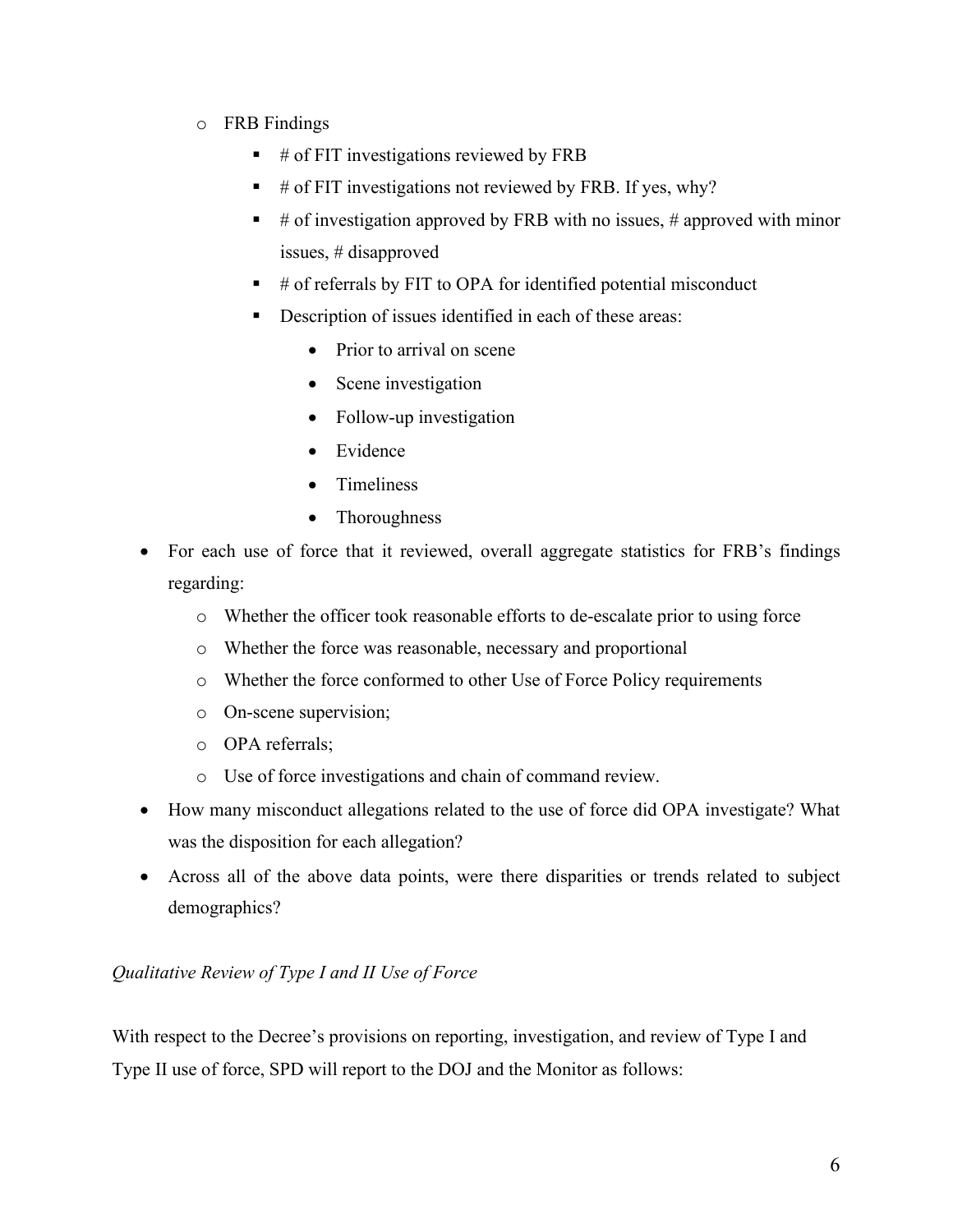- For Type I use of force, using Chain of Command reviews as the source documents, SPD will report as to the following questions (1) Was the force used consistent with Department policy; (2) were the findings of the reviewing Lt supported by a preponderance of evidence; (3) Were any concerns identified by the Sgt and/or Lt addressed; (4) were any referrals made to OPA, PCR, or Training; (5) was the use of force approved or disapproved; (6) if the total review took more than 30 days from the time of the incident, was an extension requested and granted. This inspection will comprise reviews of representative, random sample of Type I cases completed over the first six months of 2021.
- For Type II use of force, SPD will report as to the following questions: (1) whether the force was (a) within policy, (b) consistent with tactical training; (2) whether sufficient de-escalation was attempted/employed where safe/feasible; and (3) what issues were identified by the chain of command, the FRU, or the FRB. This inspection will comprise reviews of all Type II cases reviewed by the FRB for the six-month period between October 2020 and March 2021 (n=27).

As the prior review contemplated, the role of independently verifying SPD's work will be served by the Office of Inspector General. As also performed in Phase II, the Monitoring Team and Department of Justice will evaluate the work of both the FRU and OIG through a randomized sample of the cases reviewed by each entity. In this randomized review, the Monitoring Team and Department of Justice may assess each of the selected cases with the following questions from the Phase II methodology:

#### Type I

#### Officer:

- Did the officer include a summary/statement narrative of the incident
- Did the officer describe the force used in their statement narrative
- Did the officer state or describe why the force used was necessary
- Did the officer liste the force on the Blue Team body diagram
- Did the officer screen the force with a supervisor according to policy
- Did the officer note whether ICV/BWC exists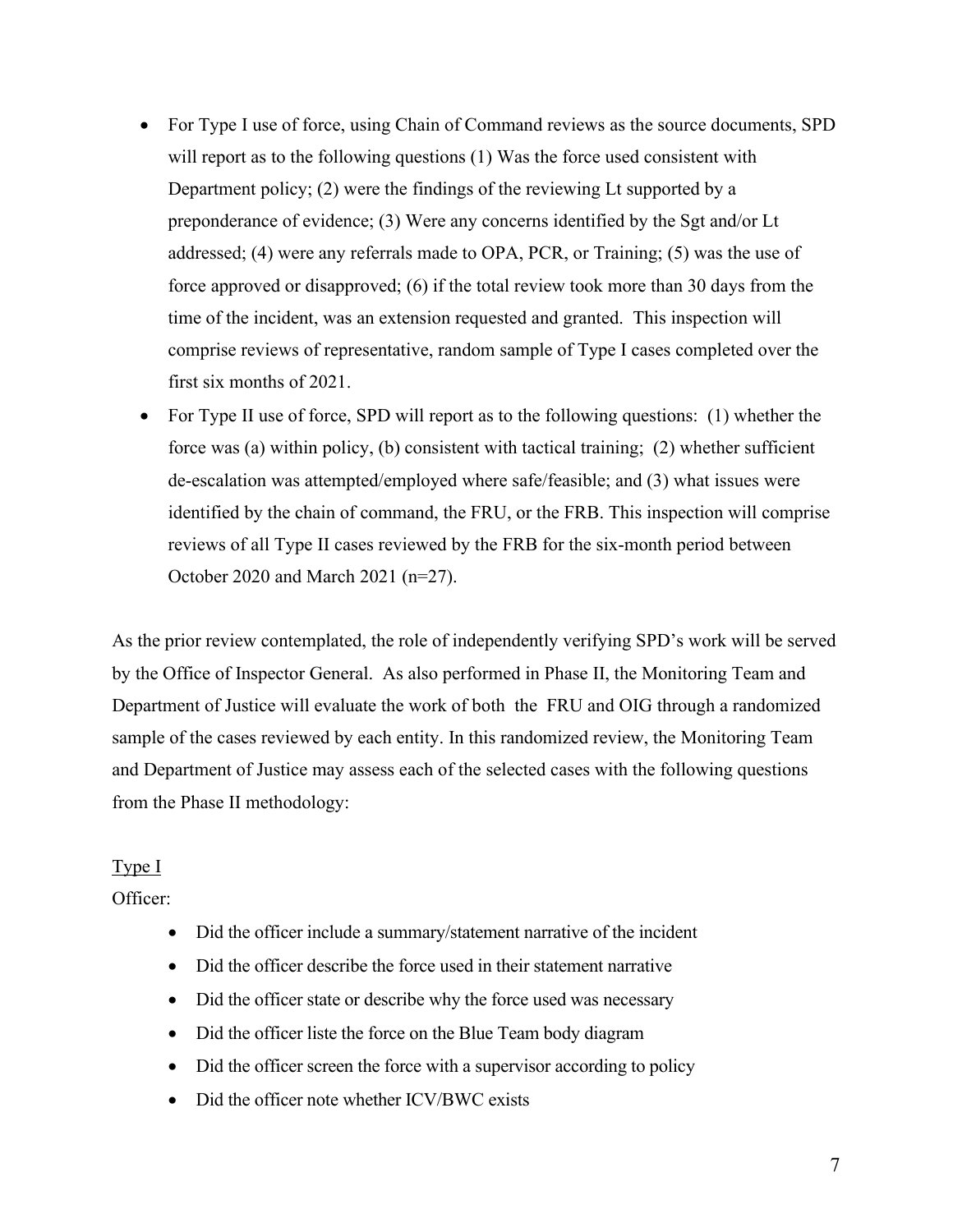#### Sergeant:

- Did the sergeant review the documentation as soon as practicable and direct the officer to supply more information, if needed.
- Did the sergeant screen all Type I uses of force in person where practical.
- If not practical, did the supervisor screen Type I uses of force prior to the subject being booked, released, or otherwise have their contact concluded
- Did the sergeant review the officer's classification of force and correct it when necessary.
- Did the sergeant address any concerns with the involved officers.
- Did the sergeant refer misconduct related to use of force to OPA,
- Did the sergeant forward the report, with the sergeant's own review, to the next level reviewer

#### Lieutenant:

- Did the lieutenant review and approve the involved employee's use of force report;
- Did the lieutenant review and approve the supervisor's investigation
- Did the lieutenant review and approve the use of force
- If lieutenant did not approve any of the above, did lieutenant take appropriate action (such as giving feedback or make OPA referral)
- Did the lieutenant document their review in Blue Team
- Did the lieutenant refer misconduct related to use of force to OPA, if it has not already been done

## Captain:

- Did the captain approve the lieutenant's analysis
- Did the captain ensure issues/concerned identified were addressed
- Did the captain approve the force as consistent with policy
- If captain did not approve any of the above, did captain take appropriate action (such as giving feedback or make OPA referral)
- Did the captain make a conclusion regarding timeline compliance (or note of extension)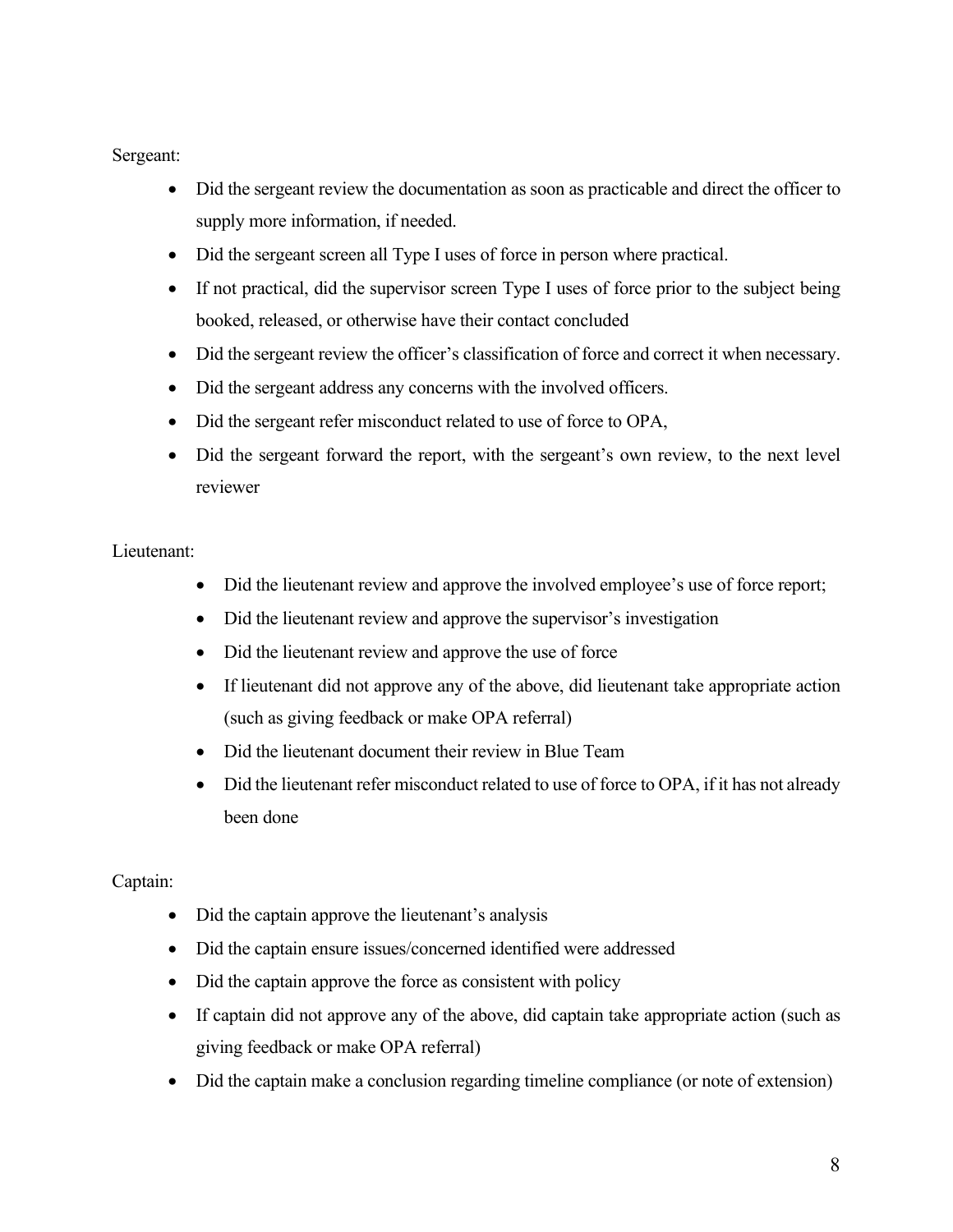• Did the captain refer misconduct related to use of force to OPA, if it has not already been done

## Type II

On Scene:

- Was the subject interviewed?
- Did the officers investigating ensure that appropriate aid was rendered to the subject?
- Were photographs taken to document the subject and the scene
- Did the officers investigating review and bookmark relevant video
- Did the involved officer complete a crisis / Terry template?
- Were the investigation and reviews completed in Blue Team?
- Were the timelines complied with and was that fact noted in the supervisor's review?

Sergeant:

- Did sergeant respond to the scene, examine the subject of the force for injury, interview the subject for complaints of injury and (if appropriate) summon medical aid
- Did sergeant determine whether a FIT response was warranted
- Did sergeant identify and secure evidence and ensure collection of evidence
- Did sergeant make reasonable attempts to locate civilian witness and arrange for interviews of witnesses
- If practicable, did sergeant ensure that interviews of subject and of civilian witnesses are recorded
- Did sergeant interview the officers involved
- Did sergeant require all officers at present at the scene to complete statements (for involved officers require a UoF report)
- Did sergeant review ICV and holding cell video and ensure retention if relevant
- Did sergeant canvass for privately-owned video and attempt to obtain copies
- Did sergeant take photographs of the scene, officer injuries, damaged property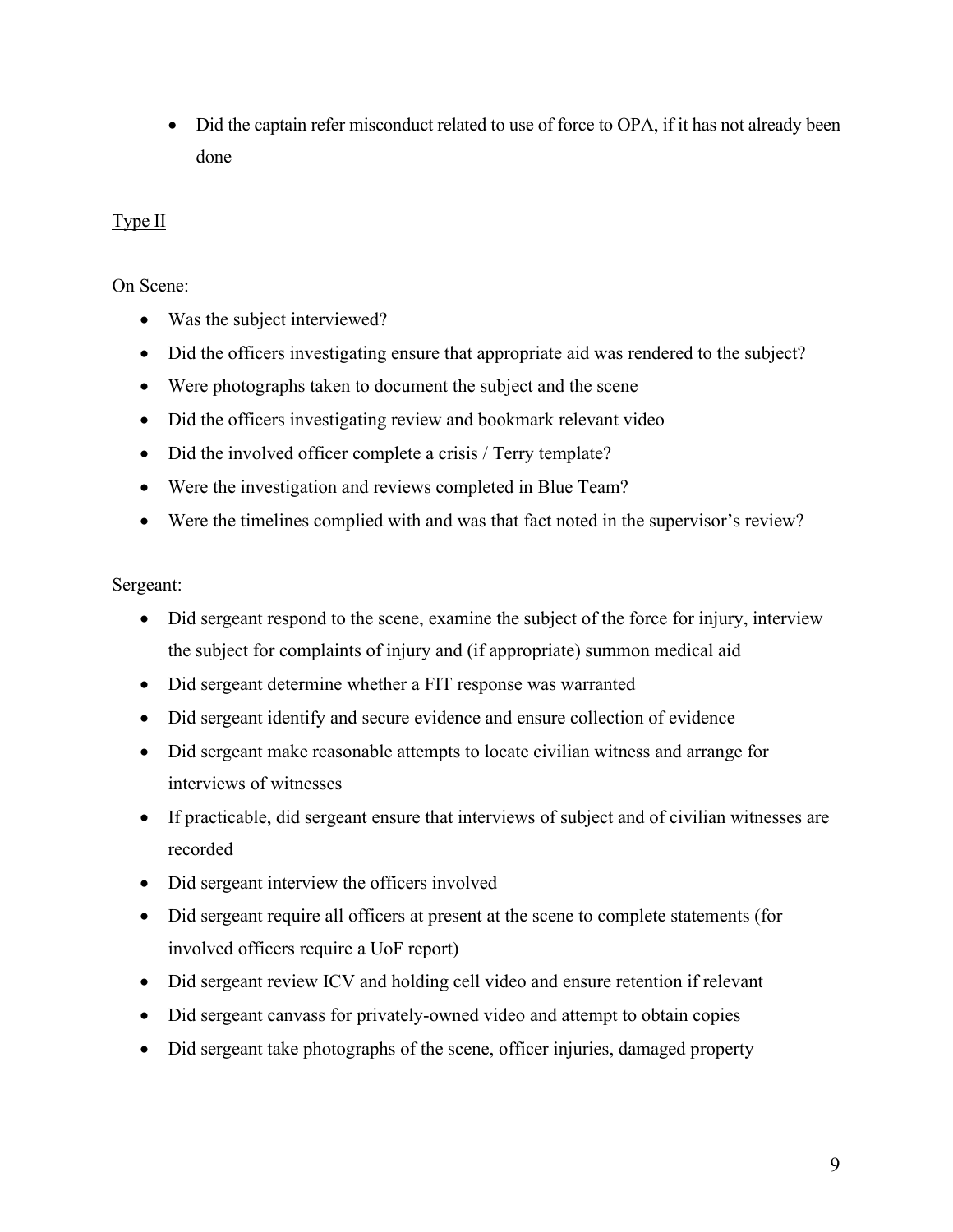- Did sergeant take photographs of the subject for identification purposes and photograph visible or complained of injuries
- Did sergeant resolve any material inconsistencies in statements
- Did sergeant notify commanding officer of reportable force before end of shift
- Did sergeant complete a force investigation report within 72 hours that contains
- Did sergeant forward the UoF investigation report and packet through chain of command
- Did sergeant complete investigation within 30 days or obtain an extension
- Did the sergeant refer misconduct related to use of force to OPA and ensure that officer's chain of command was notified

Administrative Lieutenant:

- Did administrative lieutenant review the UoF investigation report and packet to ensure it is complete
- Did administrative lieutenant make findings as to whether use of force was lawful and consistent with policy
- Did administrative lieutenant approve the findings or modify the findings as appropriate if not supported by preponderance of evidence
- Did administrative lieutenant resolve inconsistencies and ensure that additional investigation is completed if appropriate
- Did administrative lieutenant initiate corrective action if there were deficiencies in investigation
- Did administrative lieutenant refer any misconduct related to use of force to OPA if not already done
- Did administrative lieutenant forward the report and packet through the chain of command

Reviewing Lieutenant:

• Did reviewing lieutenant review the UoF investigation report and packet to ensure it is complete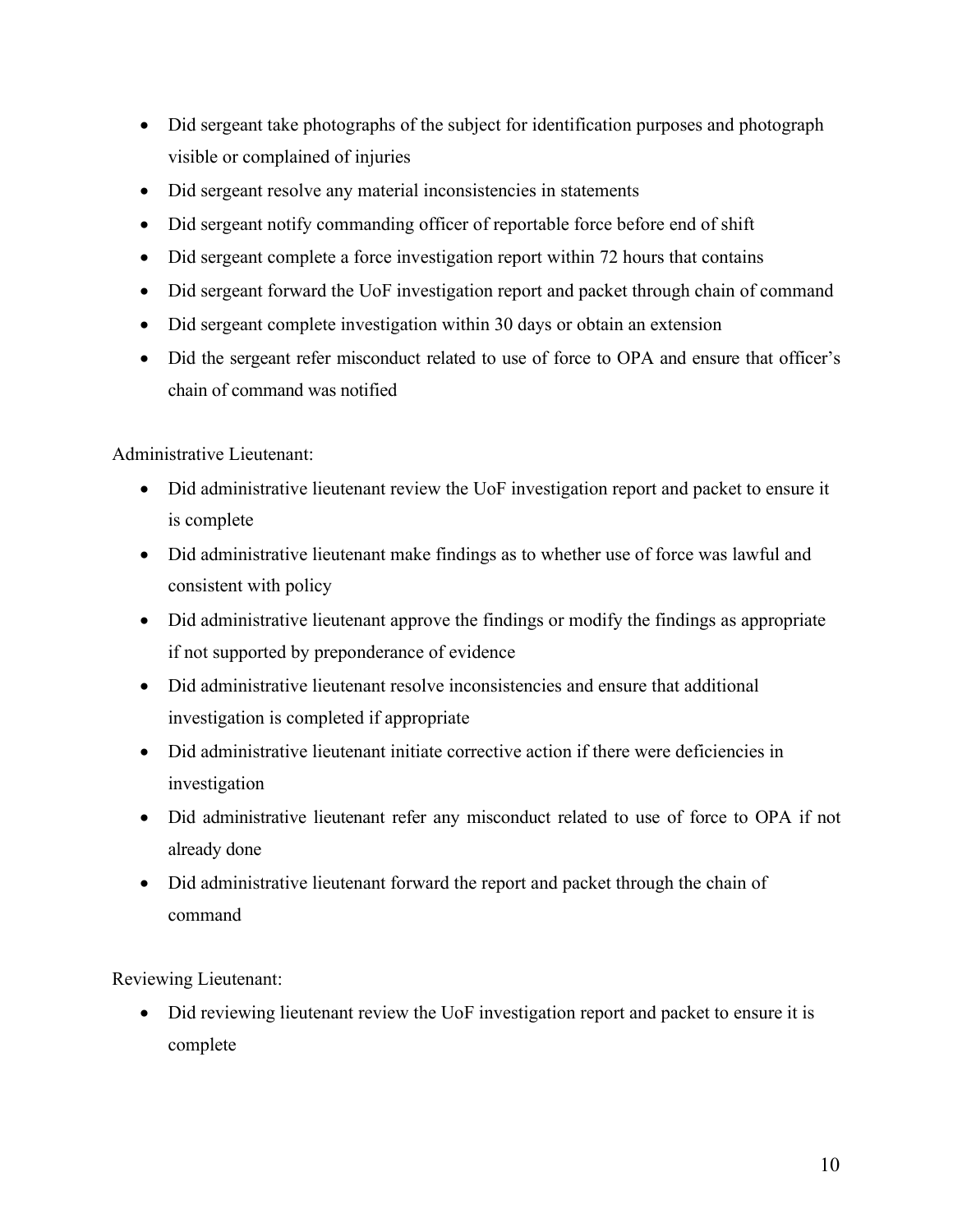- Did reviewing lieutenant make findings as to whether use of force was lawful and consistent with policy
- Did reviewing lieutenant approve the findings or modify the findings as appropriate if not supported by preponderance of evidence
- Did reviewing lieutenant resolve inconsistencies and ensure that additional investigation is completed if appropriate
- Did reviewing lieutenant initiate corrective action if there were deficiencies in investigation
- Did reviewing lieutenant refer any misconduct related to use of force to OPA if not already done
- Did the reviewing lieutenant forward the report and packet through the chain of command

## Captain:

- Did captain review the report and packet to ensure it is complete
- Did captain make findings as to whether use of force was lawful and consistent with policy
- Did captain approve the findings or modify the findings as appropriate if not supported by preponderance of evidence
- Did captain resolve inconsistencies and ensure that additional investigation was completed if appropriate
- If use of force was found to be out of policy, or if investigation was found to be deficient, did captain direct and ensure appropriate corrective action
- Did captain refer any misconduct related to use of force to OPA if not already done
- Did the captain forward the report and packet through the chain of command
- Did captain forward investigation file to the Force Review unit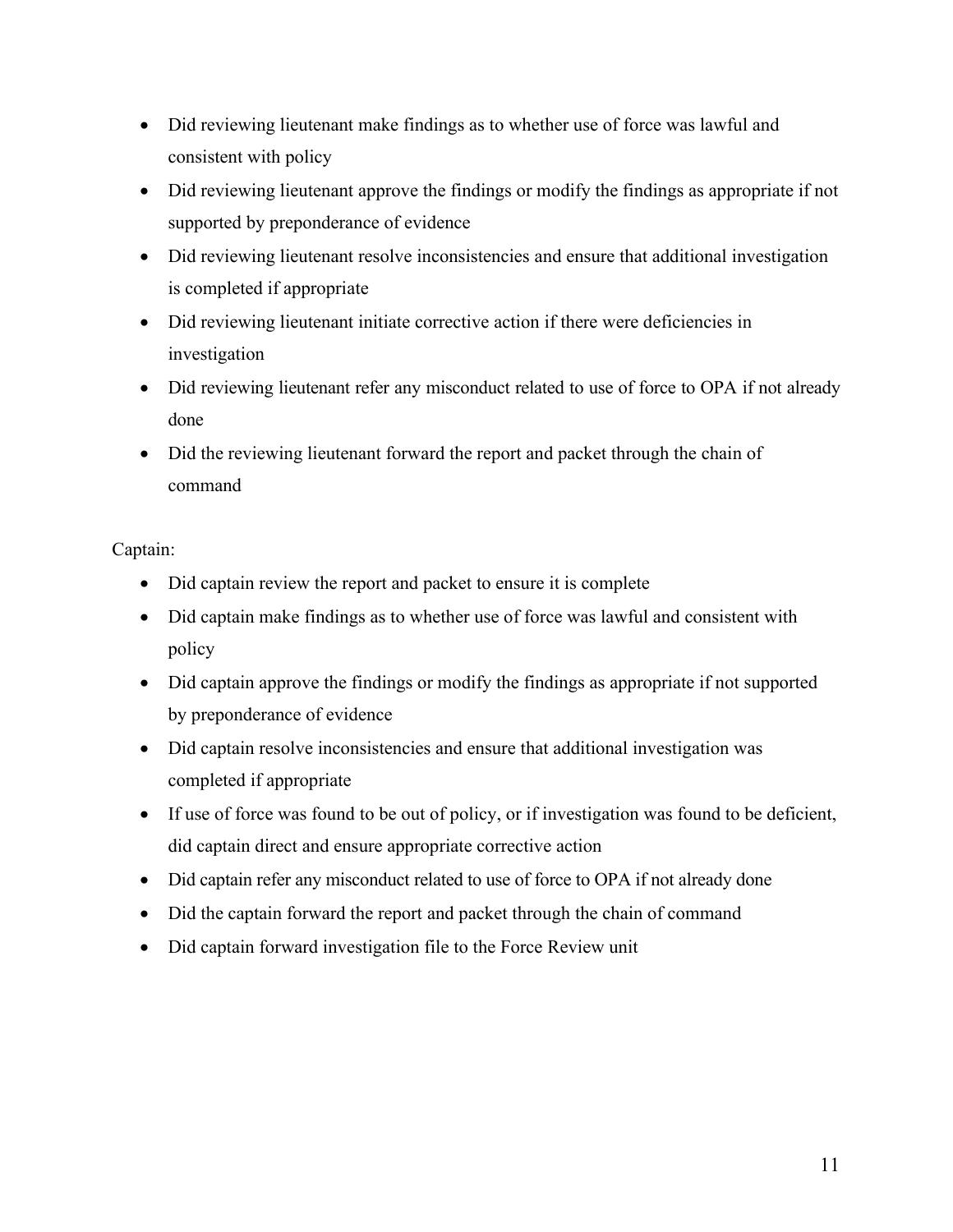## **Objective 2: Use of Force and Crowd Management**

The Monitor and Department of Justice ("DOJ") will conduct an in-depth examination of SPD's force used at protests and demonstrations in 2020 and make findings regarding compliance with the Consent Decree requirements related to use of force, use of force reporting, investigation and review, and constitutional policing generally.

The requirements of the Consent Decree regarding the use of force, like the Constitutional and legal standards governing use of force, attach to all uses of force – whether the force occurs within the context of one subject or a limited number of persons being involved in the encounter, whether many individuals are present when force is deployed, or whether force is directed by supervisors within any type of operational context.

## **I. Collection of Data**

- SPD will provide to the Monitor and DOJ all incident action plans related to protests between May 25 and November 30, 2020.
- DOJ will select a statistically significant, random sample of all use of force reports related to protest incidents between May 25 and November 30, 2020. (These reports may need to be provided on a rolling basis as they are reviewed, approved, and finalized.)
- SPD will provide, through Evidence.com, all related video that is associated with the use of force reports identified above (including body worn video, bystander video, and the like). SPD will provide all Seattle Police Operations Center records for the time period in question (which include incident action plans and rules of engagement for protests or demonstrations). SPD also will provide Force Investigation Reports for all protest incidents that FIT investigated.
- The City will provide all of OPA's and OIG's recommended disciplinary findings in protest cases to the Monitor and DOJ as they become available.
- OIG will provide reports related to crowd management-related issues and evaluation, including SER interim reports.
- SPD will provide reports and narrative on their process for implementing recommendations generated from the SER.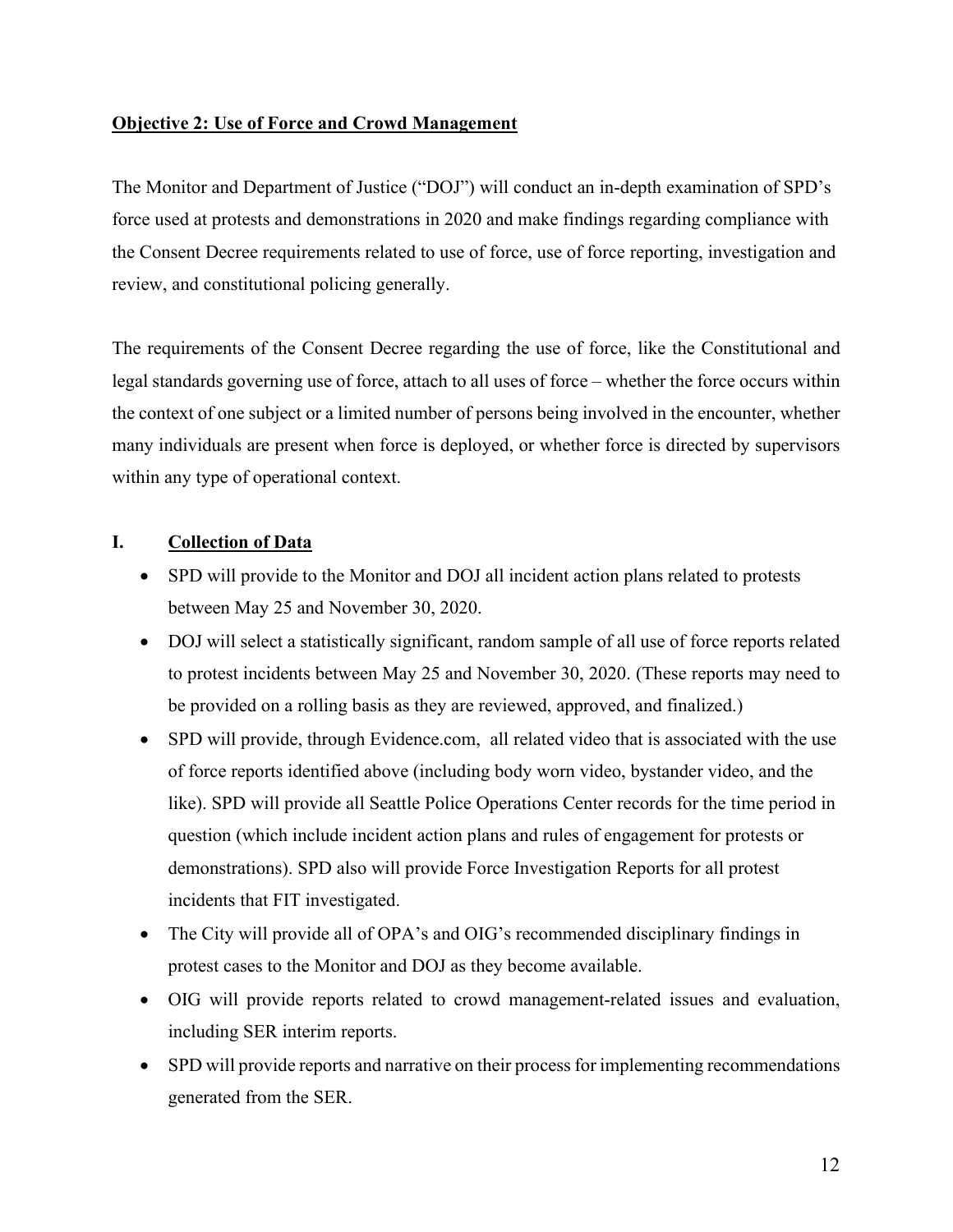#### **II. Review of Use of Force**

The Consent Decree between the City of Seattle and DOJ contains twenty-two paragraphs setting forth principles that the SPD must follow when using force. *See* Consent Decree ¶¶ 69-90. In addition to requiring that force comply with constitutional requirements, these Consent Decree paragraphs also address tactics, such as de-escalation, and tools, such as firearms and tasers.

During Phase I, the Monitor, DOJ, and the SPD worked collaboratively to write policies that thoroughly incorporate these principles. *See Monitor's Fourth Semiannual Rept.* at 20 ("SPD's use of force policy, approved by the Court in December 2013, is the embodiment of the Consent Decree. It provides officers with clear guidance and expectations consistent with constitutional imperatives."). Since then, SPD has implemented several subsequent sets of revisions that further improved upon these policies and which were approved by the Monitor, DOJ, and the Court. These policies are set forth in the following section of the Seattle Police Manual:

- Sections 8.000 through 8.200 set forth the conditions under which force is authorized, when force is prohibited, and affirmative obligations to de-escalate prior to using force, when reasonably safe and feasible to do so, and to assess and modulate force as resistance changes. While recognizing that officers are often forced to make split second decisions, in circumstances that are tense, uncertain, and rapidly evolving, this policy allows officers to use only the force that is objectively reasonable, necessary, and proportionate to effectively bring an incident or a person under control. "Officers shall only use objectively reasonable force, proportional to the threat or urgency of the situation, when necessary, to achieve a law-enforcement objective." § 8.200.
- Section 8.300 addresses the use and deployment of force tools that are authorized by the Department, such as less-lethal munitions, canine deployment, firearms, OC spray, and vehicle-related force tactics.
- Section 8.400 prescribes protocols for the reporting and investigation of force;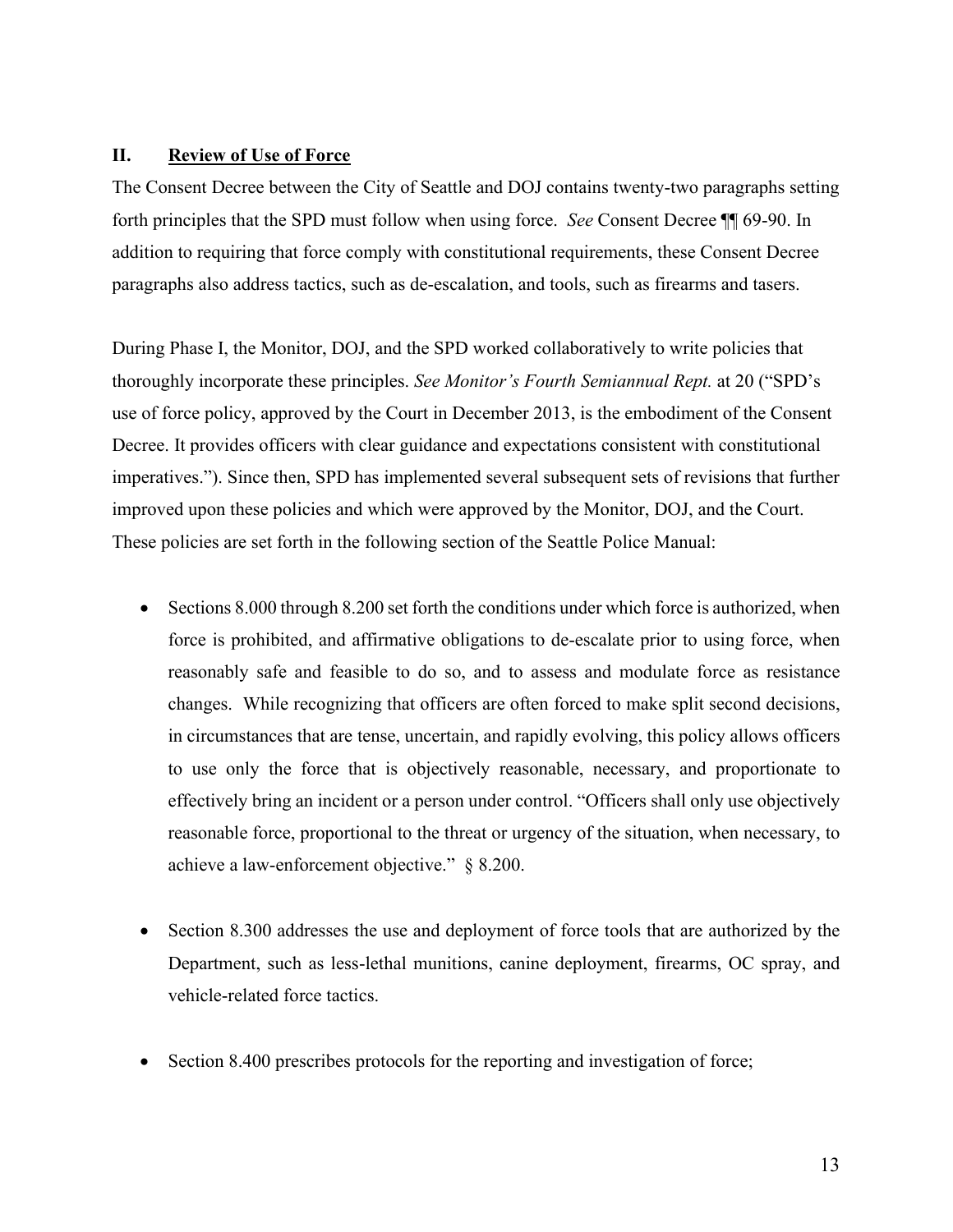• Section 8.500 sets forth the process for review of force.

The Monitoring Team and DOJ will use this information to evaluate compliance with the Consent Decree by reviewing the data set forth in the above section. With respect to the individual cases sampled, the Monitor and DOJ will evaluate:

- Whether there was a clear and reasonable incident action plan in advance of the protest event;
- Whether the officer(s) using force were acting in compliance with the incident action plan and supervising officer commands;
- Whether the officer took reasonable efforts to de-escalate prior to using force;
- Whether the force was reasonable, necessary and proportional; and
- Whether the force conformed to other Use of Force Policy requirements.

In conducting this evaluation, as in all other reviews conducted during the Consent Decree, noncompliance with mere technicalities, or temporary or isolated failure to comply during a period of otherwise sustained compliance, will not constitute failure to maintain full and effective compliance. However, substantial, systemic, or routine non-compliance would constitute a violation of the Consent Decree. The Monitoring Team and DOJ will file a report, consistent with the timeframes set forth in the Phase III Monitoring Plan, that advises the Court of their findings in this regard.

## **III. Review of Use of Force Reporting and Investigation**

Paragraphs 91-125 of the Consent Decree set forth requirements related to use of force reporting and investigation. Pursuant to those paragraphs, force is classified, documented, investigated and reviewed according to level of severity. The levels are essentially: *de minimus* (physical interaction without the likelihood of pain or injury); Type I (force that cause transitory pain); Type II (force reasonably expected to cause physical injury greater than transitory pain but less than great or substantial bodily harm); and Type III (force that causes or is reasonably expected to cause great bodily harm, substantial bodily harm, loss of consciousness, or death).

• For Type I uses of force, the involved officers and chain of command are responsible for reporting and investigating and reviewing the force involved.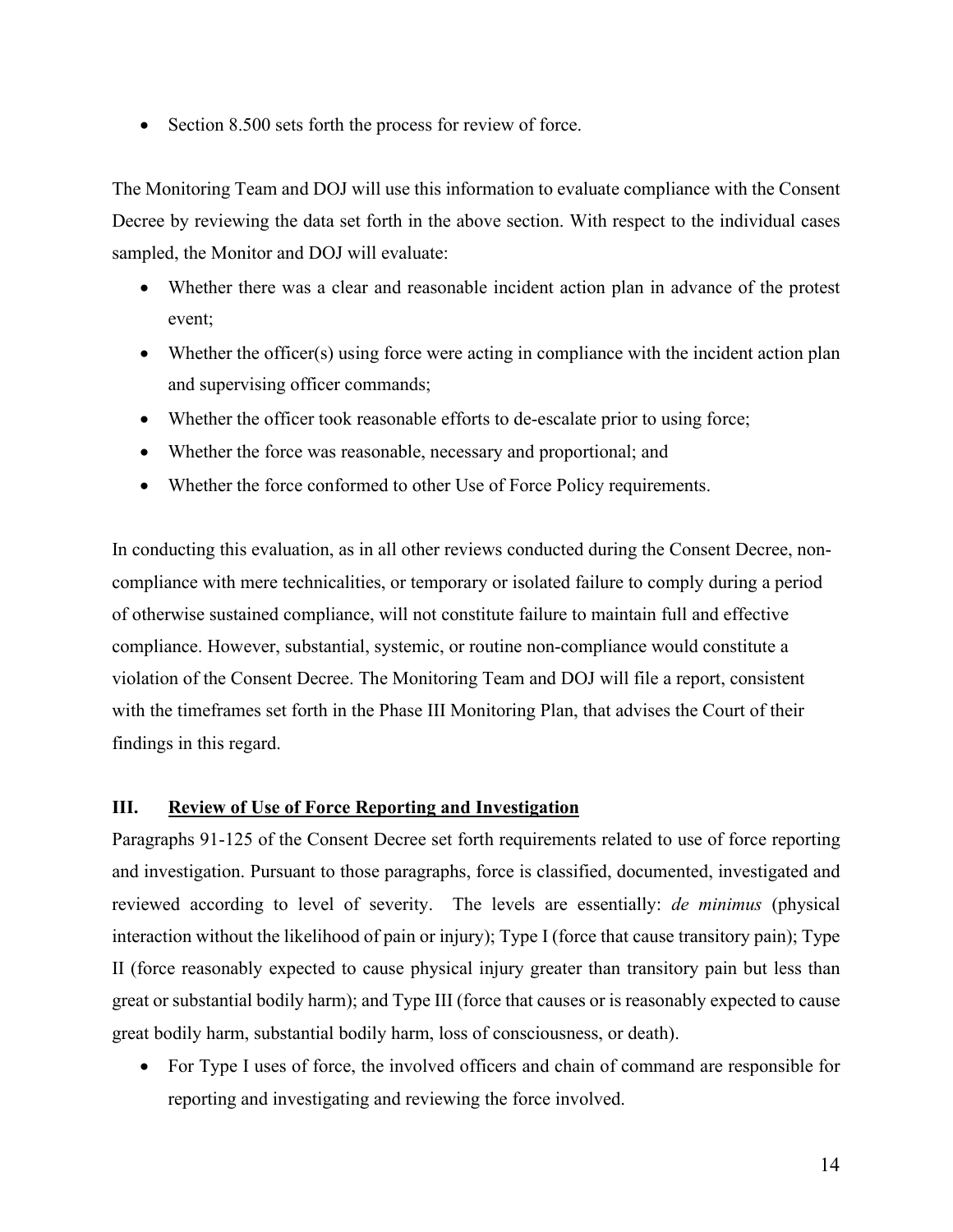- For Type II uses of force, the involved offices and chain of command are responsible for reporting and investigating the use of force, but the Force Review Unit and/or the Force Review Board review the force for compliance with SPD policy.
- For Type III uses of force, the involved officers and chain of command have some responsibility for cooperating with the investigation and securing the scene, but the Force Investigation Team conducts the investigation and the Force Review Board conducts the review of the use of force.

SPD will review Type I and II uses of force as previously described in this document. SPD has preemptively flagged that uses of force occurring during protests in the past year have not been timely reviewed in the manner prescribed by the use of force policies. SPD has indicated that the abnormally high volume of force incidents, the large number of witness officers to each event, and the ongoing demands on supervisor time (due to on-going protests) rendered the typical review process unworkable. Accordingly, as part of these Phase III assessments, SPD will provide information regarding:

- How many force incidents have not been reviewed from protest-related work;
- What modified review process is either underway or planned for those incidents and how it will achieve the Consent Decree mandates to ensure that all uses of force are timely reviewed for both misconduct and lessons learned by the Department; and
- What review process SPD plans to use for like situations (i.e. review of uses of force in large or ongoing crowd management/protest related events) in the future and how that process will achieve the same Consent Decree mandates referenced above.

The Monitoring and DOJ will use this information to evaluate compliance with the Consent Decree by evaluating:

- the reasonableness of the adjusted approach taken by SPD,
- the ability to still conduct meaningful oversight of force incidents (including making appropriate referrals to OPA where appropriate),
- the ability to capture lessons learned and improve operations, and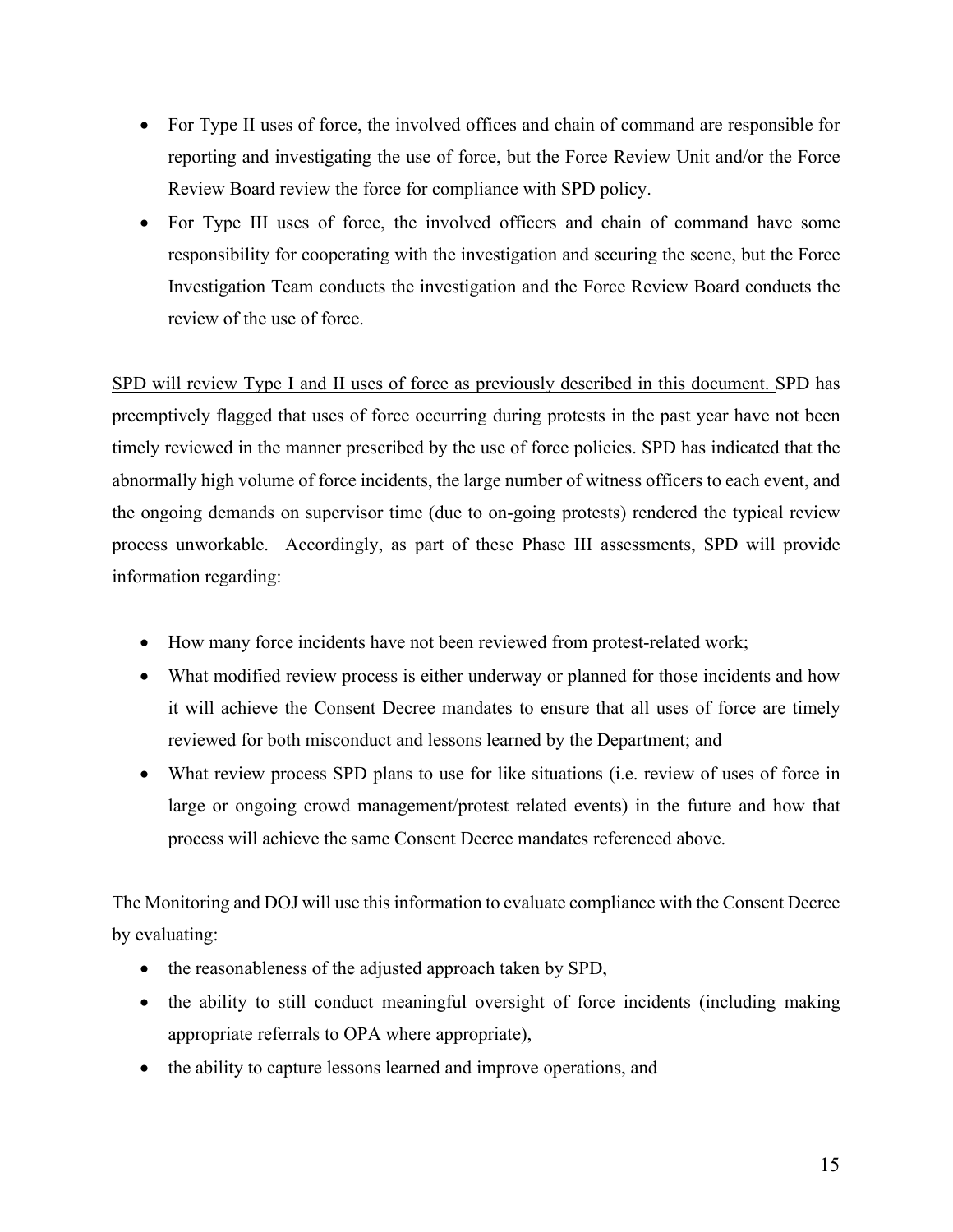• the reasonableness of the protest force reporting and review approach planned for the future.

The Monitoring Team and DOJ will file a report, consistent with the timeframes set forth in the Phase III Monitoring Plan, that advises the Court of their findings in this regard.

#### **A. Type III Use of Force Investigation and Reporting**

The Consent Decree contains nine paragraphs relating to SPD's Force Investigation Team (FIT). ¶¶ 95, 102, 112-118. To implement these paragraphs, SPD worked with DOJ and the Monitor to create FIT, an independent, inter-disciplinary team of specialized detectives who investigate the most serious uses of force (Type III force), including officer-involved shootings and in-custody deaths. FIT is comprised of experienced detectives who conduct these investigations from both a criminal law and SPD policy perspective. The Consent Decree paragraphs regarding FIT set forth detailed requirements for when FIT should be involved in an investigation and for the investigative procedures that must be followed for Type III force. These terms of the Consent Decree are incorporated into Section 8.400 and in the FIT Manual, which was submitted by the Monitor and approved by the Court in December 2016. *See* Dkts. 340 & 341.

As in Phase II, initial review for SPD's compliance with the reporting and investigation requirements of Type III force will be conducted by SPD's Force Review Board. FRB reviews all FIT investigations. OPA also reviews and investigates allegations of misconduct and policy violations by FIT, and so this section will include relevant OPA findings as well. Using the findings of those reviewers, the Monitor and DOJ will further evaluate compliance with the Consent Decree by examining (with respect to the sampling described above):

- For each use of force that it reviewed, what were FRB's findings regarding:
	- o Were there any problems with the on-scene portion of the investigation prior to FIT's arrival?
	- o Was FIT's investigation and review completed timely?
	- o If not, was an extension approved by a bureau chief? Was the extension documented?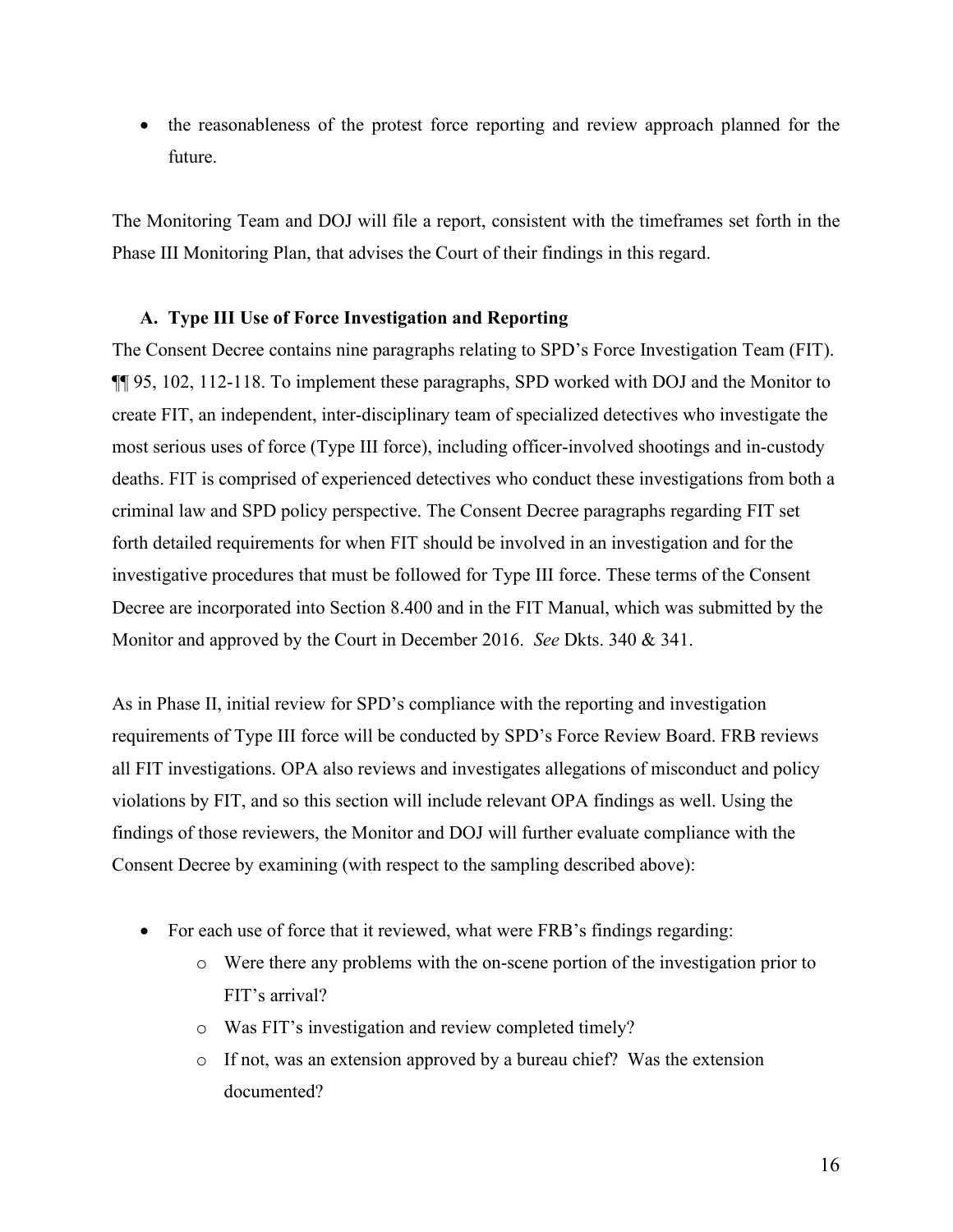- o Was the FIT investigation complete, including:
	- Did FIT assume control of the scene ¶ 118(a)
	- Did FIT identify and document basic information 118(a)
	- Did FIT conduct a thorough canvass for civilian witnesses? 118(b)
	- If possible, were the subject and any officer or civilian witnesses interviewed? Were interviews recorded  $\P$  118(b & e & g)
	- Did FIT thoroughly canvass for and obtain privately-owned video 118(c
	- Did FIT photographs the scene, any officer injuries, and the subject's area of injury  $\P$  118(d & e)
	- $\blacksquare$  Did FIT secure ICV footage  $\P$  118(f)
	- Did FIT arrange for relevant physical evidence to be collected, documented, and analyzed 118(d)
	- During interviews, did FIT ask all material questions, including appropriate follow-up questioning? 118(g)
	- Did FIT arrange for involved officer to submit a written statement as soon as practicable? 118(h)
- o Did the FIT presentation to the FRB include all material information needed for FRB's review and was it neutrally presented? What problems or issues, if any, were there with the FIT investigation?
- o Did FIT appropriately identify issues related to training, policy, and equipment consistent with its manual and Consent Decree requirements?"
- How many misconduct allegations regarding FIT officers did OPA investigate? What was the nature and disposition of each allegation?

In conducting this evaluation, as in all other reviews conducted during the Consent Decree, noncompliance with mere technicalities, or temporary or isolated failure to comply during a period of otherwise sustained compliance, will not constitute failure to maintain full and effective compliance. However, substantial, systemic, or routine non-compliance would constitute a violation of the Consent Decree. The Monitoring Team and DOJ will file a report, consistent with the timeframes set forth in the Phase III Monitoring Plan, that advises the Court of their findings in this regard.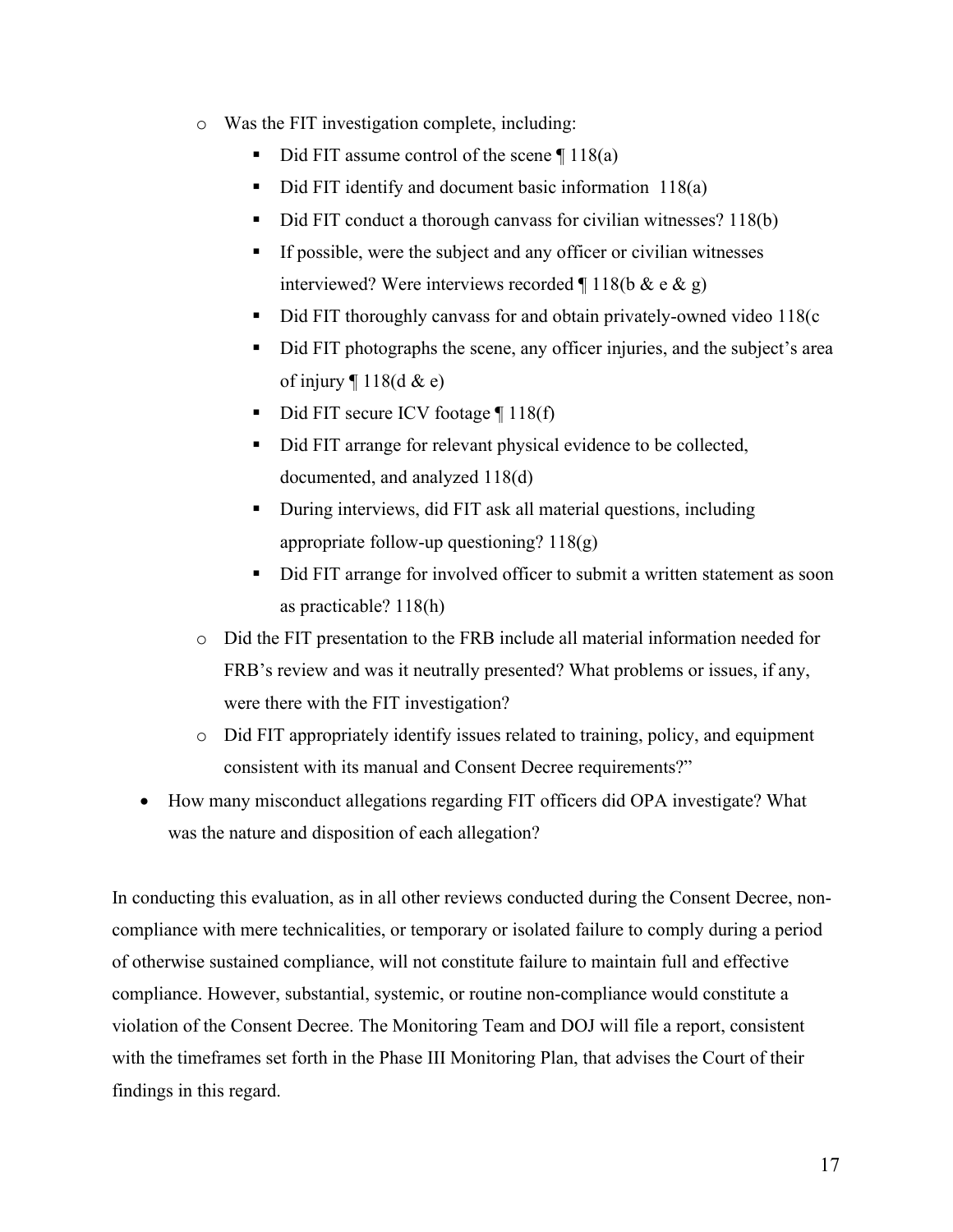## **III. CRISIS INTERVENTION – Paragraphs 130–137**

Generally, SPD will provide aggregate data and information to provide updates of all modes and types of analysis conducted in the assessment reports conducted by the Monitor in Phase II relating to crisis intervention.

## **Objective 1 – Training and Response**

- SPD will provide a report to the Monitor and DOJ that describes SPD's training in the areas of crisis intervention, de-escalation, and scenario-based integrated tactics training. The report will also describe the training provided to dispatchers with respect to identifying calls for service regarding individuals in crisis. SPD will also submit quarterly updates regarding the training that it provides and any challenges faced.
- How many Crisis Contacts in 2019 and 2020?
	- Number of cases received by OPA in 2020 that involved subjects in behavioral crisis or alleged violations of SPD's crisis intervention policy and number of allegations involved in these cases (one case may involve multiple allegations). Number of allegations sustained and number of officers involved in the sustained allegations. This data is OPA's (not SPD's), and accordingly OPA will report it to the Monitor and DOJ.
	- Number of incidents involving any use of force
	- Percentage of CAD Events with a related crisis report
	- Age, race, gender of subjects of a crisis report
	- How many subjects did SPD have repeated contact with in 2020?
	- What percentage of crisis reports:
		- Resulted in an emergent detention
		- Were referred for services
		- Resulted in the documentation of an offense
- How many crisis response plans were generated in 2020?
- What is the rate of crisis events resulting in a reportable use of force in 2020?
	- What is the distribution of force types?
	- What was the frequency of use of less lethal tools in 2020?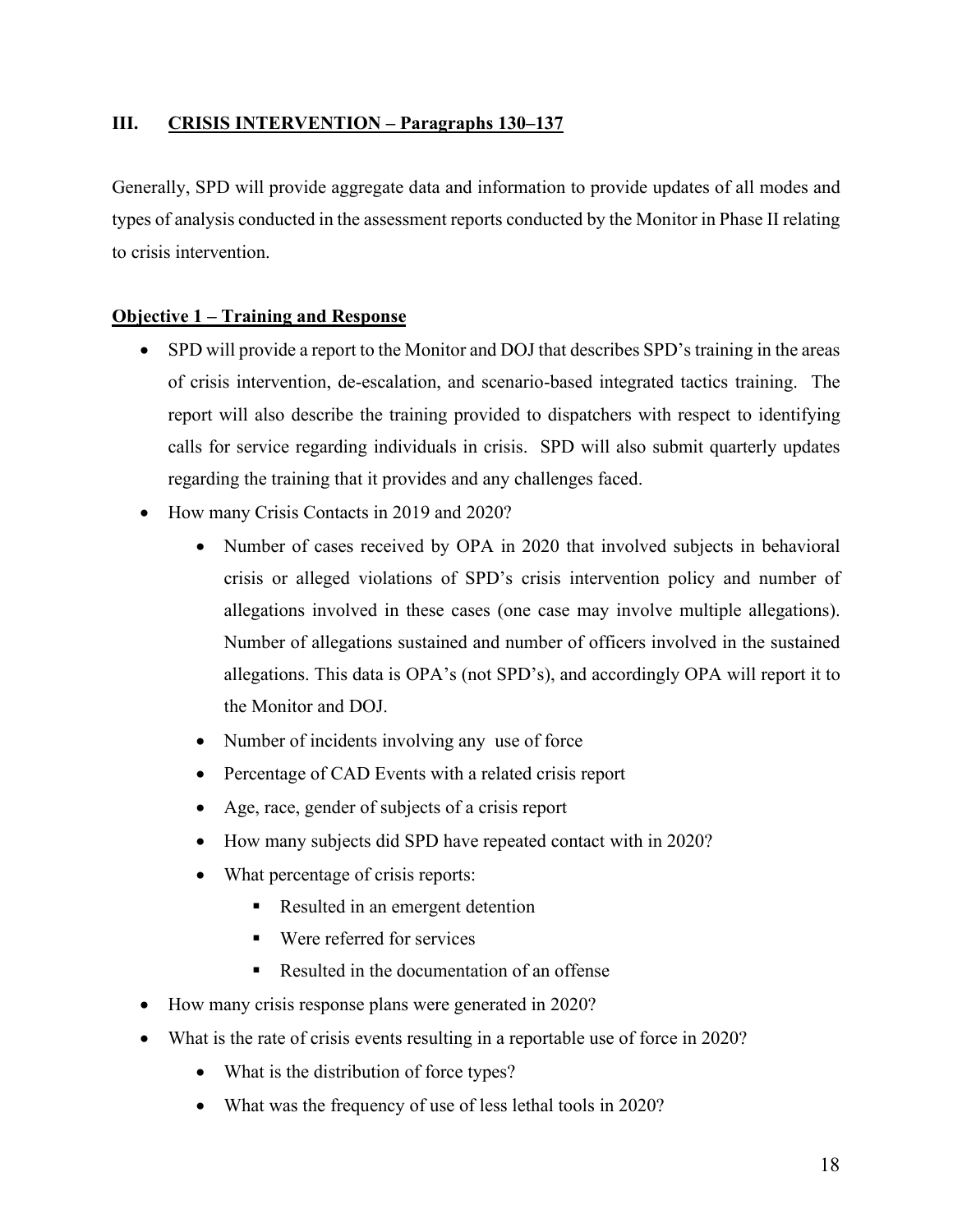#### **Objective 2 – Deployment and Supervision**

- What is the distribution of CIT-certified officers across precinct/watch/sector, administrative assignment, and rank?
- What number of calls for service are associated with a Crisis Template?
	- How do these calls break down by initial/final call types, and distribution across precinct/sector/watch (and is the break down appropriately reflected in the distribution of CIT-certified officers)?
- In what percentage of incidents was a CIT-certified officer on-scene?
	- How do these calls break down by initial/final call types, and distribution across precinct/sector/watch?
- As a percentage of total call volume, how many calls were identified by Communications as involving a subject in crisis?
	- How do these calls break down by initial/final call types, and distribution across precinct/sector/watch?
- In what percentage of cases involving a Crisis Template was a CIT-certified officer requested or dispatched?
	- What percentage of calls were cleared by a CIT-certified officer as primary?
	- What percentage of templates were completed by the CIT-certified officer?
- What were the response times in these cases?
- Are officers appropriately filling out crisis templates when an incident involves a person in crisis?
- Is SPD ensuring consistent documentation of crisis templates?

## **Objective 3 – Outcome Reporting**

This section of the audit will report on SPD's continued and expanded tracking of information regarding SPD's interactions with individuals in crisis. Consent Decree, paragraph 136. It will also describe SPD's consultations with the CIC to determine what interactions result in data collection, and the types of information to be collected based on the level of interaction. Subject to the CIC's review and recommendations, and applicable law, SPD gathers and tracks the following data when available:

a) Date, time and location of the incident;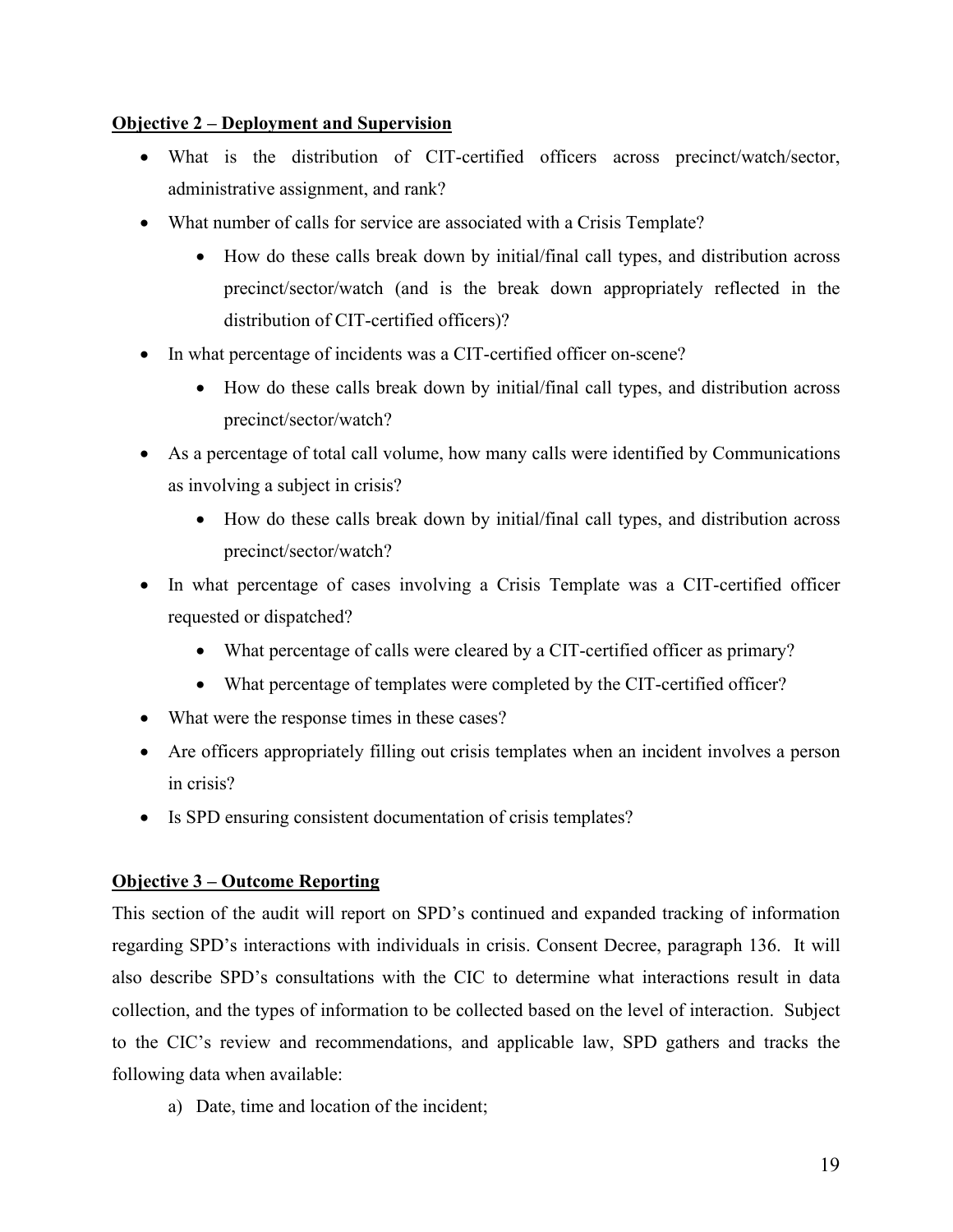- b) Subject's name, age, gender, race, and address;
- c) Whether the subject was armed, and the type of weapon;
- d) Whether the subject is a U.S. military veteran;
- e) Complainant's name and address;
- f) Name and badge number of the officer on scene;
- g) Whether a supervisor responded to the scene;
- h) Techniques or equipment used;
- i) Any injuries to officers, subject, or others;
- j) Disposition; and
- k) Brief narrative of the event (if not included in any other document).

#### **Objective 4 – Minimize the use of force against individuals in crisis**

SPD will continue its work in providing training in verbal tactics with the goal of reducing the use of force against individuals in behavioral or mental health crisis, or who are under the influence of drugs or alcohol, and to direct or refer such individuals to the appropriate services where possible. Consent Decree, paragraph 130

The SPD Force Review Board ("FRB") and Force Review Unit ("FRU") will conduct this portion of the audit. By policy, FRB and FRU review all Type II and III uses of force to determine if they were compliant with SPD's Use of Force Policy. Among other things, FRB and FRU answer the following questions:

- Was the use of force consistent with policy?
- Was the use of force consistent with training and core principles with respect to decision making?
- Was the use of force consistent with training and core principles with respect to deescalation?

This section will include an aggregate of the FRB/FRU review and findings on all crisis incidents involving a use of force for the year 2020. This analysis will be accomplished through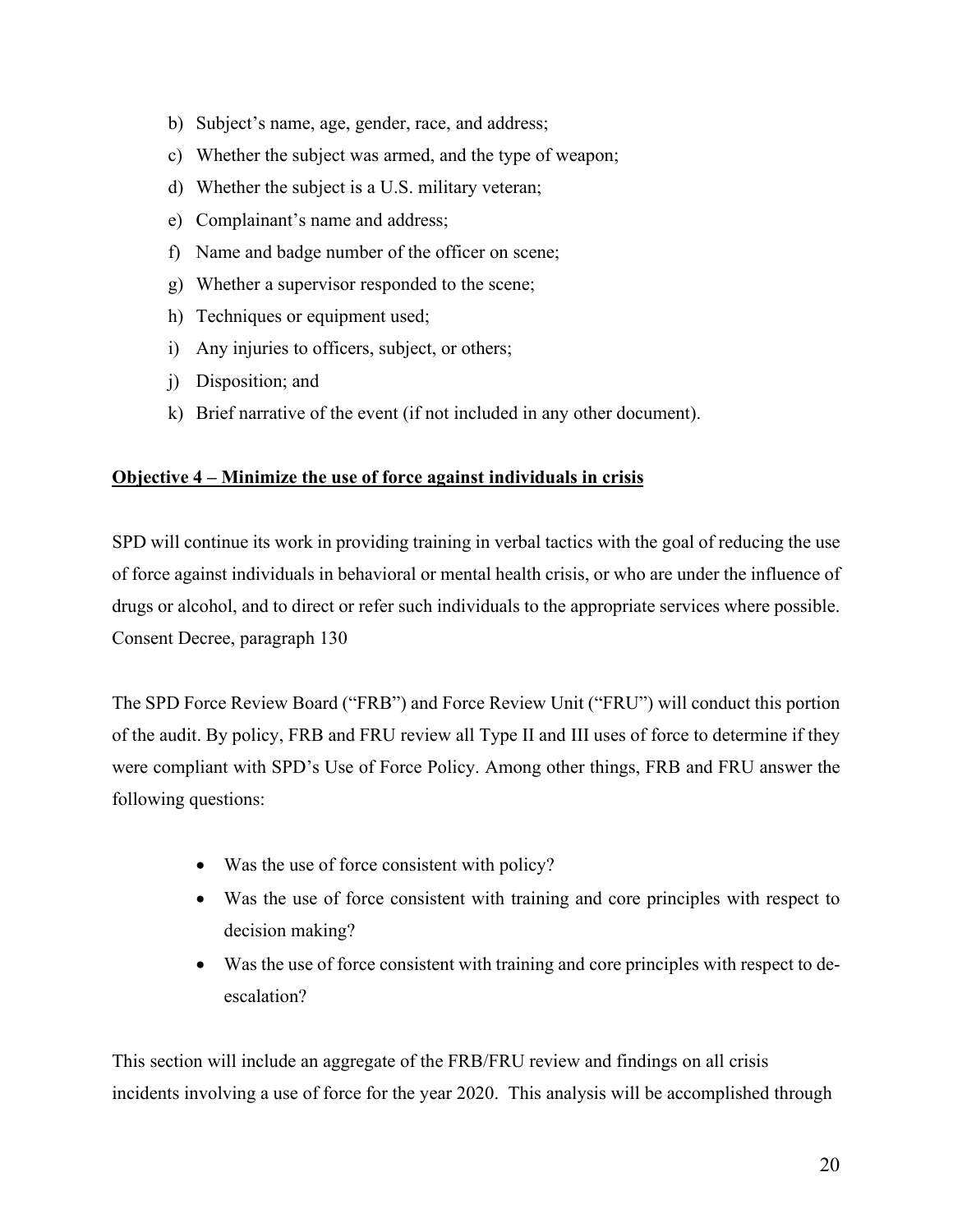the new reporting and analytics capabilities described in the Type I & II Use of Force Reporting, Review, and Investigation Audit methodologies.

#### **IV. STOPS AND DETENTIONS: Paragraphs 138–144**

Generally, SPD will provide aggregate data and information to provide updates of all modes and types of analysis conducted in the assessment reports conducted by the Monitor in Phase II relating to stops, searches, seizures, and detentions. The evaluation will cover the calendar years 2019 and 2020.

#### **Methodology Questions and Data Collected**

- The report will describe relevant training content with respect to stops and detentions. The report will also include data drawn from the Data Analytics Platform (DAP) via Cornerstone on the relevant trainings completed by patrol officers.
- SPD Audit, Policy, and Research Section will review the training plans and materials and evaluate the following: Does SPD provide all patrol officers with annual in-service trainings that adequately cover all of the following topics:
	- o the importance of police-community contacts for effective policing and community relations and trust;
	- o Fourth Amendment and related law; SPD policies, and requirements in this Agreement regarding investigatory stops and detentions;
	- o First Amendment and related law in the context of the rights of individuals to verbally dispute officer conduct;
	- o legal distinction between social contacts, non-custodial interviews, and investigatory Terry stops;
	- o distinction between various police contacts according to the scope and level of police intrusion; and
	- o the facts, circumstances, and best practices that should be considered in initiating, conducting, terminating, and expanding an investigatory stop or detention, including when an individual is free to leave, and when an officer will identify him or herself during a contact.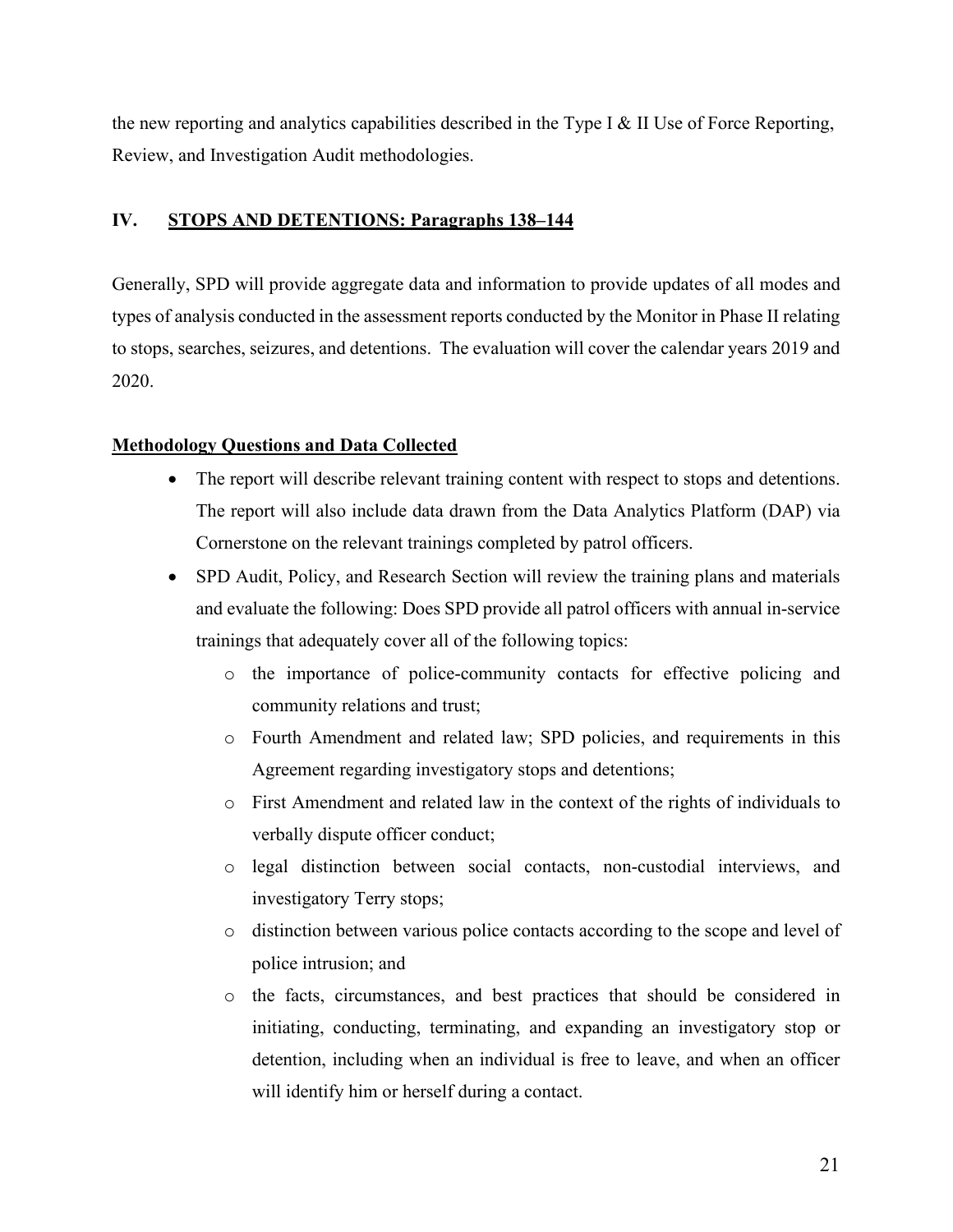- SPD will report to the Monitor and DOJ on the following outcomes regarding SPD's use of stops and detentions:
	- o Number of *Terry* stops
		- **Pedestrian**
		- Bicycle
		- **Motor Vehicle**
	- o Percentage of *Terry* stops that led to an arrest
	- o Percentage of *Terry* stops resulting in citation or warning.
	- o Percentage of *Terry* stops that were responsive to a call for service from the public (i.e., 911 call) and percentage resulting from officer on-views
	- o Demographics of subjects of *Terry* stops
	- o Case identifier information that identifies each individual incident (location, time of day, and triggering event).
	- o Decision to search
		- Consent obtained
		- Result of the search
		- $H$ it rate
	- o Number of uses of force after a Terry stop
		- UoF that resulted in arrest

Separately, the City will conduct an assessment of stop templates to ensure (1) completeness, and (2) that all stops are supported by the necessary reasonable articulable suspicion. The City will use the methodology previously used in Phase II, which was approved by the Parties and Court (or other agreed upon method).

## **V. SUPERVISION**

Generally, SPD will provide aggregate data and information to provide updates of all modes and types of analysis conducted in the assessment reports conducted by the Monitor in Phases I and II relating to supervision.

## **Methodology Questions and Data Collected**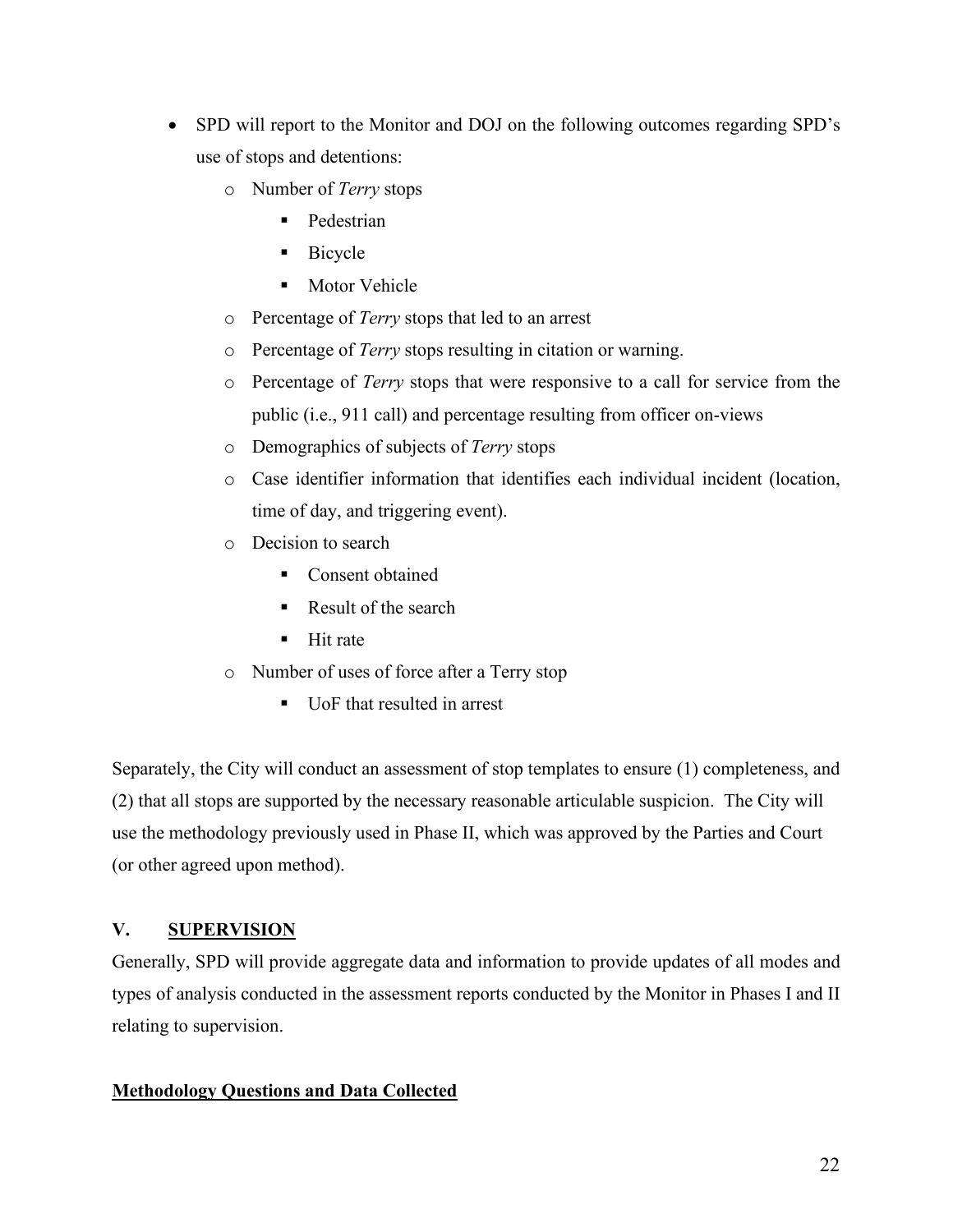- General: SPD will provide a report to the Monitor and DOJ on the following metrics that address SPD's supervision of patrol officers:
	- During the reporting time period, how many first line supervisors did SPD employ?
	- Percentage of first line supervisors in a permanent role, percentage in a temporary or acting role
	- Number of patrol officers with a consistent, clearly defined supervisor at the rank of sergeant or higher
	- Percentage of new sergeants or acting sergeants who received First Line Supervisor training within 90 days of assuming responsibilities
	- What percentage of operations officers did not have a single identified first-line supervisor?
	- What percentage of officers did not have supervisors that were assigned the same days and hours as their shift?
- EIS: SPD will provide the Monitor and DOJ with the following:
	- Number of EIS assessments completed
	- Number of assessments that led to a mentoring plan and which risk categories were triggered for each mentoring plan
	- Time taken to complete mentoring plans
	- Regular updates on SPD's innovation strategies and future plans for the EIS program.
	- In how many cases was the chain of command review/investigation of force delayed beyond the requirements of applicable policy?<sup>[1](#page-22-0)</sup>
	- Has SPD monitored EIS to determine whether it is meeting its risk management objectives?
	- Do the new EIS threshold levels and triggers better meet SPD's risk management objectives, as compared with 2018?
	- Does the EIS policy contain a mechanism by which the threshold for review is lower after EIS has already been triggered?

<span id="page-22-0"></span> $<sup>1</sup>$  These latter two questions were also answered as part of the Part II report on Type I/II Use of</sup> Force reporting and investigation submitted to the Court on July 31, 2019.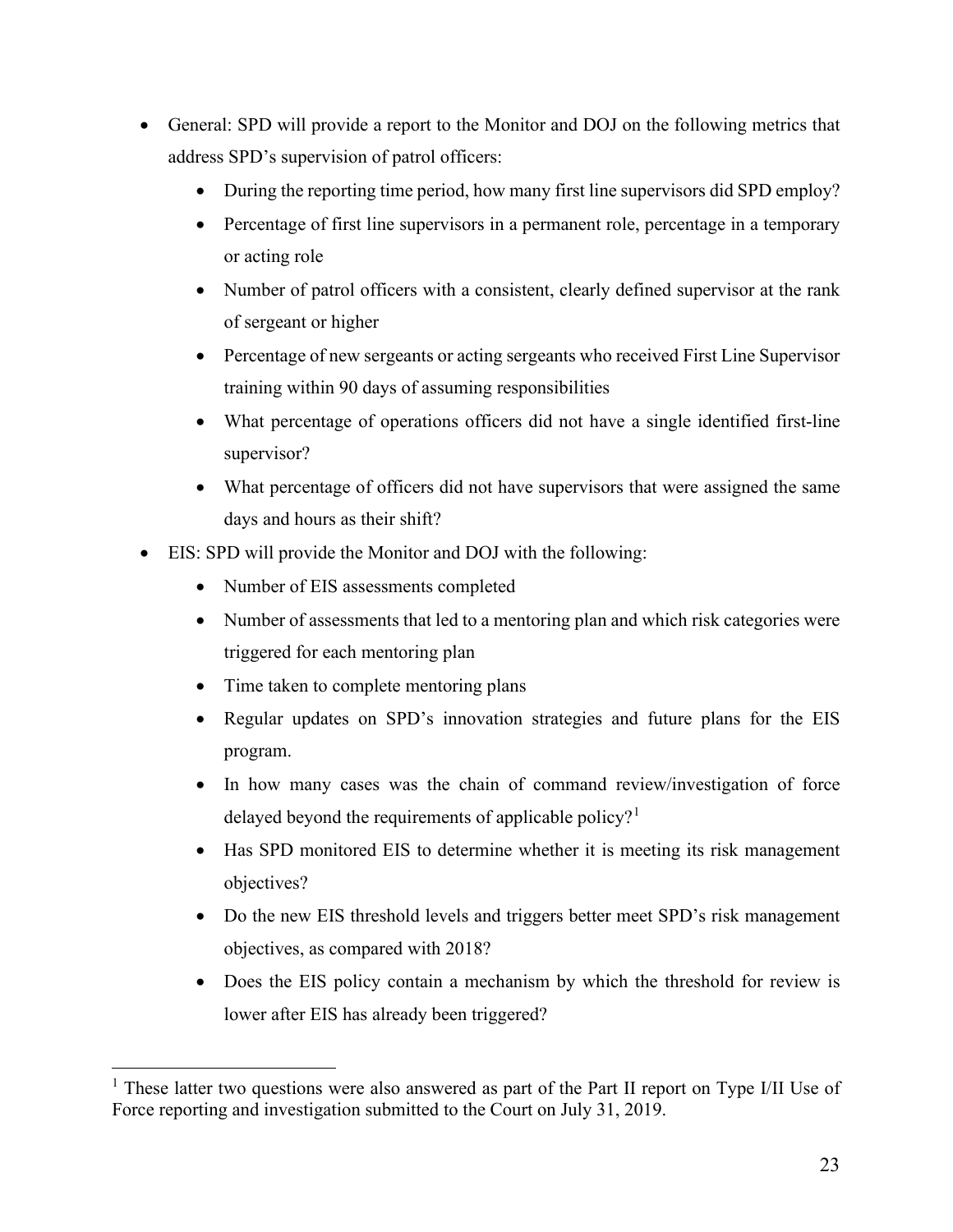- Has information related to supervisor, precinct, squad and unit trends with respect to EIS been collected, maintained, and retrieved?
- Has use of force information been collected, maintained, and retrieved at the precinct level?
- Has information on closed OPA complaints and their dispositions been collected, maintained, and retrieved at the precinct level?
- Has the number of individual officers who have triggered EIS reviews been collected, maintained, and retrieved at the precinct level?
- Has the number of supervisor reviews of officers based on EIS triggers been collected, maintained, and retrieved?
- PRC
	- Are supervisors periodically and appropriately reviewing EIS activity of officers in their chain of command?
	- Are EIS intervention strategies being implemented in a timely matter?
	- Is data regarding interventions being tracked in EIS?
	- What share of supervisors review the progress of assigned intervention strategies as appropriate?